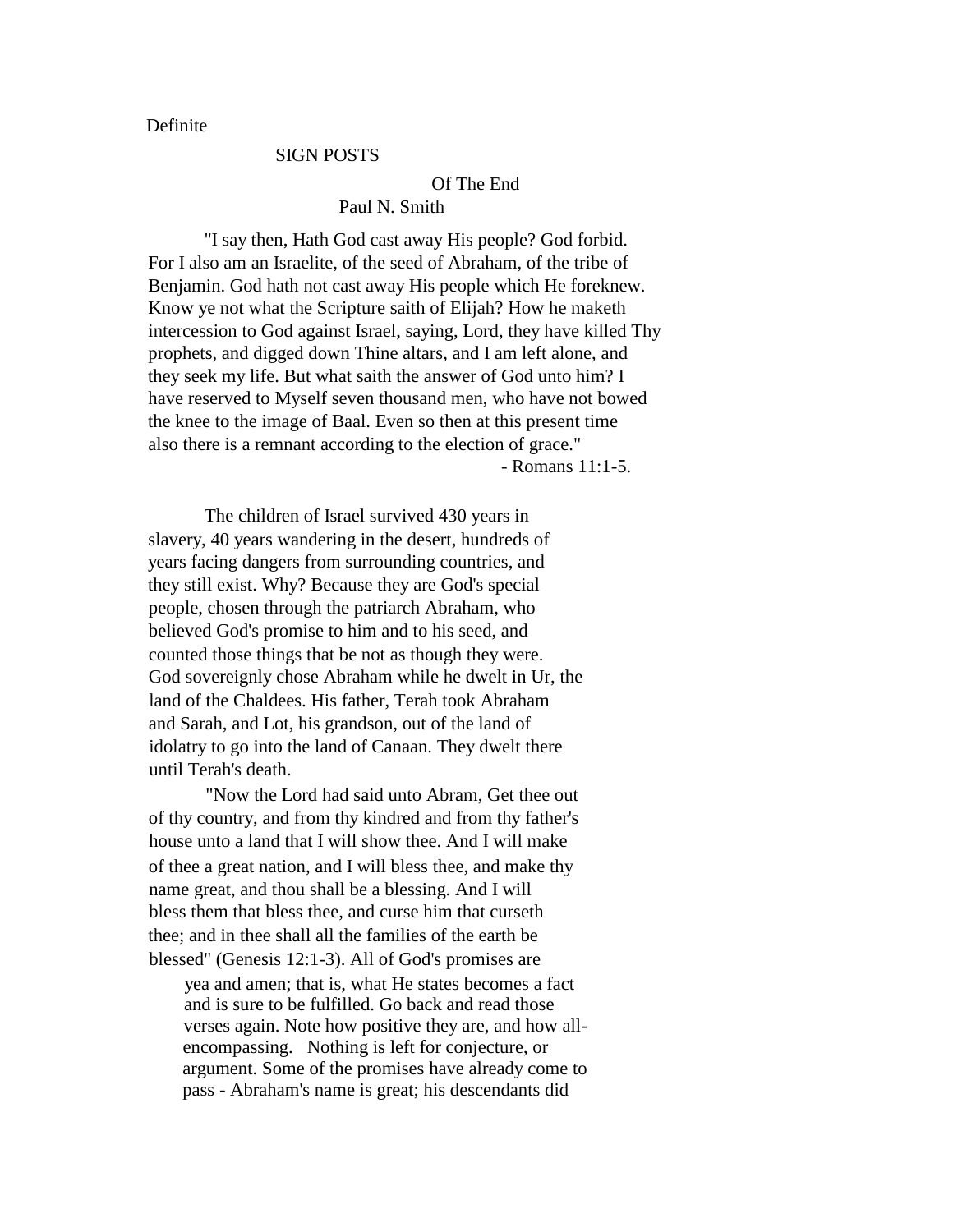dwell in the land of Canaan; they have become a great nation; they have been a blessing to the world. Think of the nations that have cursed Israel - what happened to them? God will bless the nation and people who bless Israel; that's a known fact. There is still one point of God's promises to Abraham that has not been fulfilled- "in thee shall all the families of the earth be blessed " This will be fulfilled after the Church has all been taken out of the world.

ISRAEL'S ENEMIES ARE REAL, AND THEY ARE DETERMINED TO DESTROY THAT NATION. Syria and Iran have vowed to "wipe them off the map," and Israel's next-door neighbor, the Palestinian state in the West Bank, Gaza Strip and eastern sections, are of the same mind and purpose. The recent struggle with Hamas has ceased for the time, but the hatred is still as strong as ever. Hamas is now willing to accept a temporary Palestinian state in the West bank, Gaza Strip and eastern sections of Jerusalem in exchange for a 10-year truce with Israel. But top Hamas officials for the terror group said that the truce was meant to show some flexibility to the international community. They said that Hamas' goal of destroying Israel had not changed and that the terror group has a 10-year plan to build a large army and defeat the Jewish state. These comments came as the U. S. is set to mediate a meeting within the next few weeks between Israeli Prime Minister Ehud Olmert and Palestinian Authority President Mahmoud Abbas to begin discussions on establishing a Palestinian state.

Any kind of peace agreement will come at a great price to Israel. A recent development has the Israeli army "up in arms," regarding an order to remove some of the West Bank security checkpoints. Olmert promised Palestinian Authority President Mahmoud Abbas during a summit recently to remove 49 West Bank roadblocks and checkpoints. Twenty-seven were to be removed immediately, and the rest within a week. Olmert also instructed IDF soldiers to not thoroughly examine every vehicle at 16 of the West Banks' largest roadblocks. Vehicle examinations usually cause long delays. The Palestinians say these checkpoints are degrading.

WHAT ARE THE FACTS REGARDING THESE ROADBLOCKS? According to IDF statistics, upwards of 60 percent of all attempted suicide bombings are stopped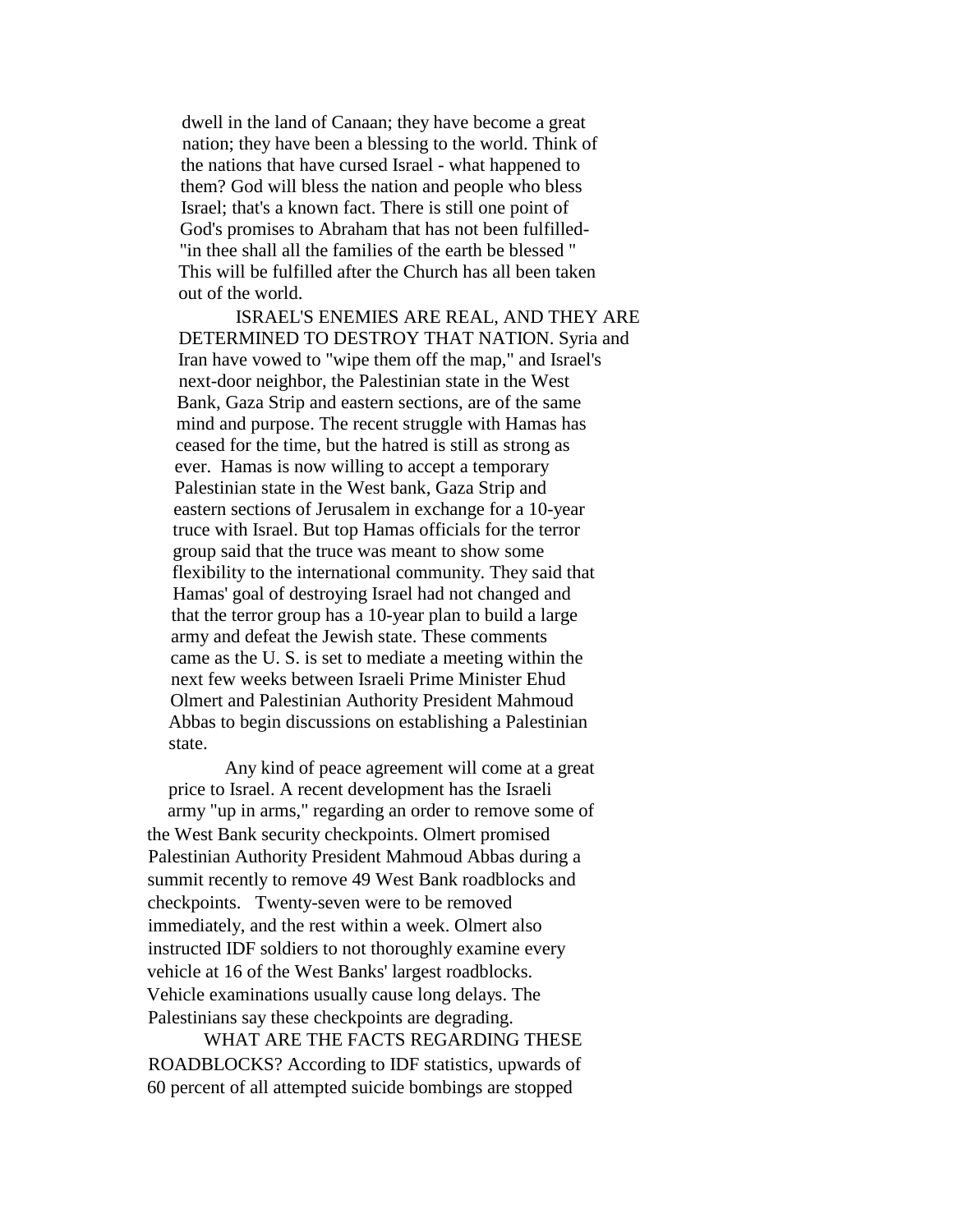at the checkpoints. Israeli soldiers routinely catch Palestinians en route to central Israel with explosives or suicide belts. Many terrorists are caught during vehicle inspections. "My hope is that by the Id al-Adha holiday, the Palestinians will feel a significant improvement in the fabric of their lives," Olmert said at the meeting.

The Israeli security establishment largely opposes the roadblock removals, saying that this will likely lead to an increase in terror attacks. "These are risks that we cannot allow ourselves," said Yair Naveh, head of the IDF's central command, which protects access to Jerusalem and Tel Aviv. Military officials say that the removal of roadblocks in the past directly resulted in an increase in terrorism. The removals are just the latest Olmert directive that is damaging Israel's security, say IDF officials. Olmert has rejected a plan by military leaders to allow the IDF to take out Palestinian militants it catches in the process of launching rockets from the Gaza Strip into nearby Jewish cities. Since the truce went into effect, November 26, more than 60 rockets were fired from Gaza. A month later five rockets landed in Jewish areas near the Gaza Strip, one landed in Ashkelon, a strategic port city, home to important gas lines and one of Israel's largest generators. There have been many other accounts of militants seen in the process of launching rockets, but the military was unable to take any action. Olmert's government changed the

rules of engagement following the cease-fire Now if Palestinians in the Gaza Strip are caught launching rockets at Jewish cities, the Israeli military is forbidden to respond.

Olmert said his policy of restraint in the face of Palestinian cease fire violations would continue to "give peace a chance."

PEACE AT ANY PRICE SEEMS TO BE ISRAELI THINKING AT THIS POINT. This mind-set echoes what the Scriptures say about events in the end-time The nations well know that something must be done to insure peace on earth and good will toward each other. The Middle East is the most volatile region in the world. It has far more serious implications than those in Iraq. Israel has drawn up secret plans to destroy Iran's uranium enrichment facilities with tactical nuclear weapons. This has been of great concern to Israel for some time and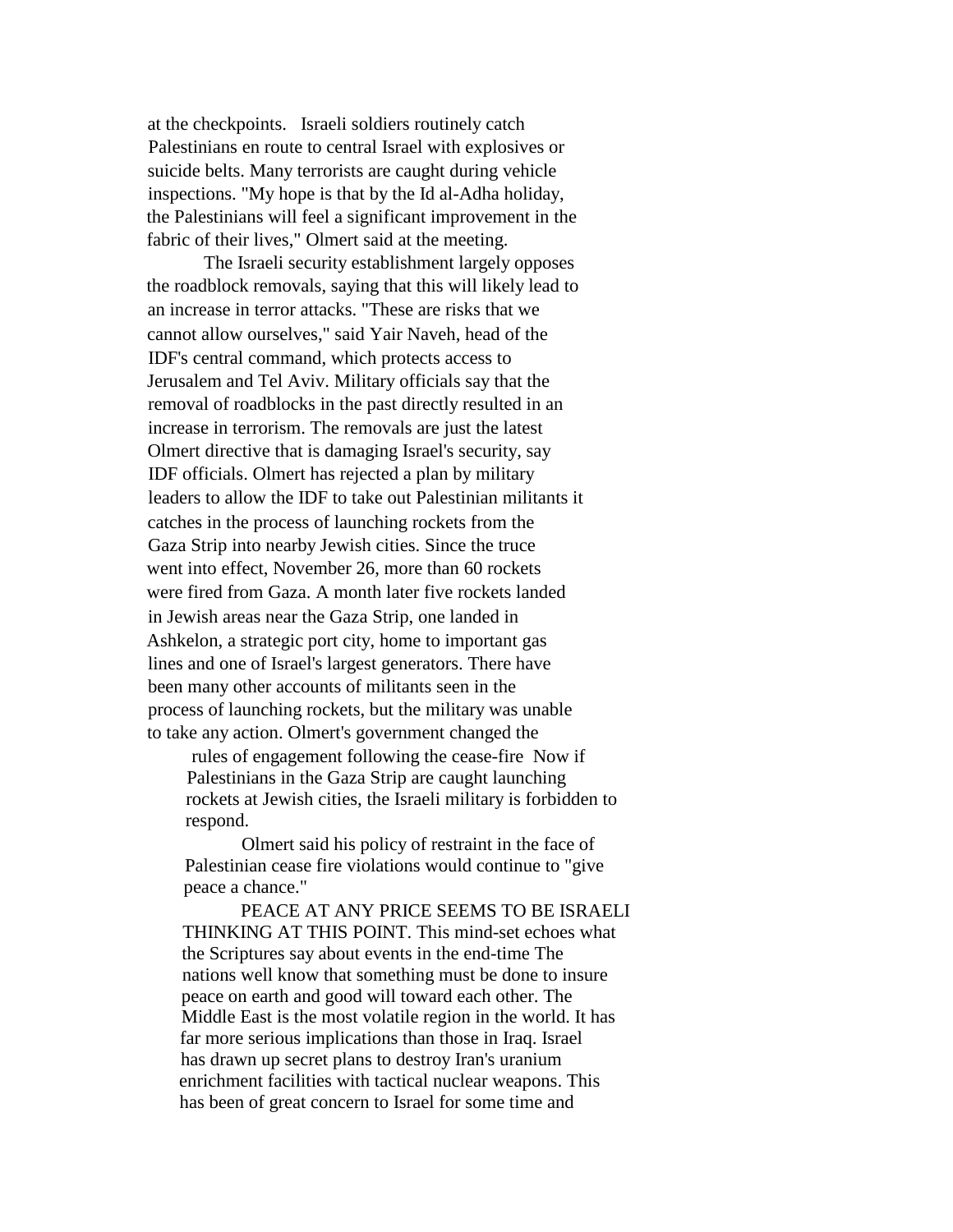they have voiced these fears to the U.S. and other nations. So far, nothing has been forthcoming from them.

Two Israeli air force squadrons are training to blow up an Iranian facility, using low-yield nuclear "bunkerbusters," according to several Israeli military sources The attack would be the first with nuclear weapons since 1945, when the United States dropped atomic bombs in Hiroshima and Nagasaki. The Israeli weapons would have a force equivalent to one-fifteenth of the Hiroshima bomb.

SECRETARY OF STATE RICE SEEKS FRESH START FOR MIDEAST PEACE. Condoleeza Rice recently visited with Israeli leaders, exploring opportunities for a fresh start in the stalled effort at a political compromise between Israel and the Palestinians. At the start of a weeklong trip to the region, she warned that an enduring peace cannot be stamped, "Made in America." Rice said she did not carry a specific plan, and she tried to lower expectations for quick changes. ' The Secretary of State commented, "This is a very important and challenging time in the Middle East, but a time that I believe does have promise if we exercise our responsibilities with creativity and with resolve

ALL OF THE PRESENT-DAY EFFORTS TO ACHIEVE PEACE ECHO THE SCRIPTURES. Paul wrote, "But of the times and the seasons, brethren, ye have no need that I write unto you. For yourselves know perfectly that the day of the Lord so cometh as a thief in the night. For when they shall say, Peace and safety; then sudden destruction cometh upon them, as travail upon a woman with child; and they shall not escape" - (I Thessalonians 5:1-3). The nations' leaders are looking in the wrong direction in seeking peace for the world. The answer is found in a birth of a special Baby some 2000 years ago, and announced to some lowly shepherds herding their sheep. "For unto you is born this day in the city of David, A savior, which is Christ the Lord ... and suddenly there was with the angel a multitude of heavenly host praising God, and saying, Glory to God in the highest, and on earth peace, good will toward men" (Luke 2:8-14). Peace will only come when that Savior becomes King of kings and Lord of lords.

Psalm Two clearly describes the latter days: "Why do the heathen rage (or, tumultuously assemble), and the people imagine a vain thing? The kings of the earth set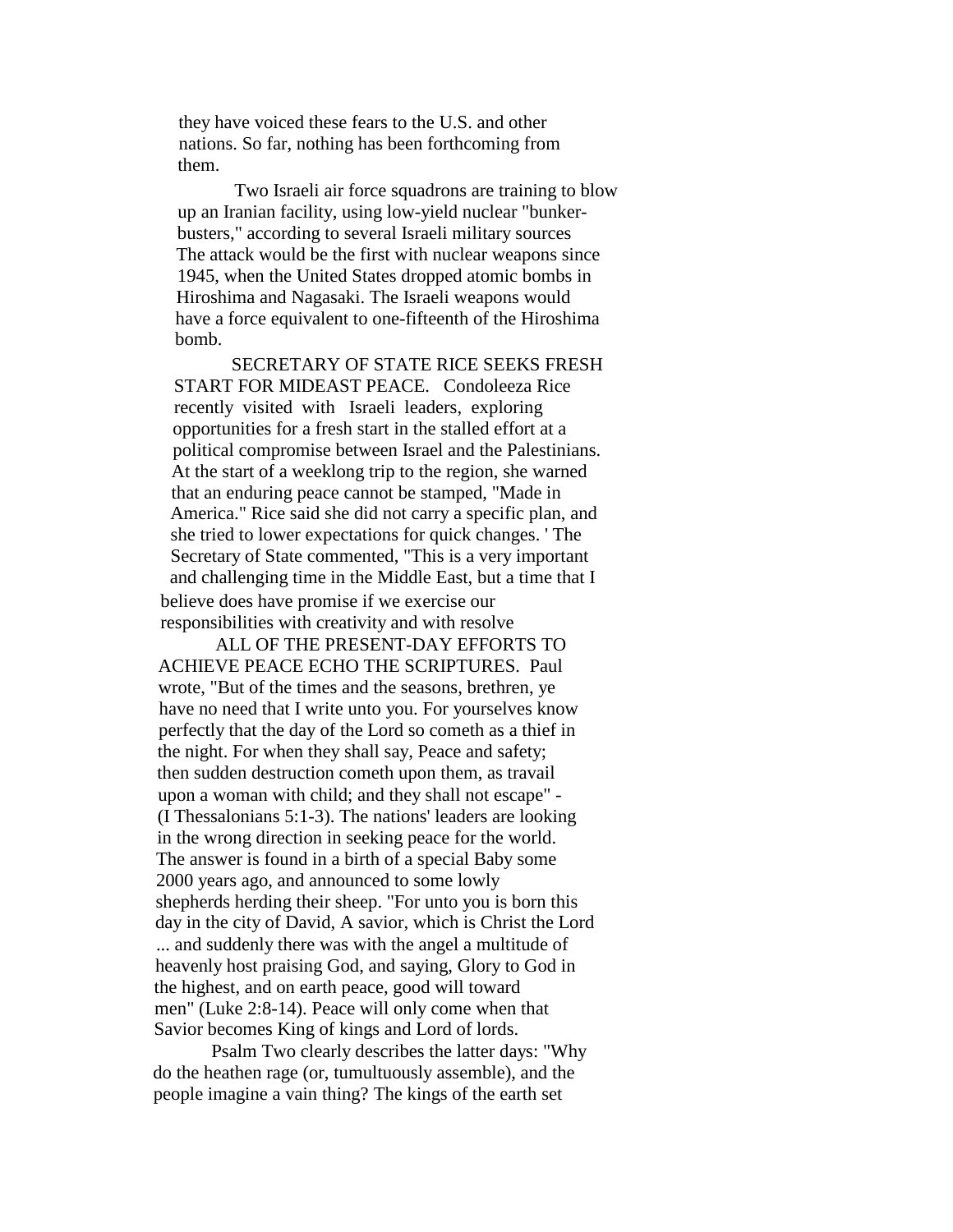themselves, and the rulers take counsel together, against the Lord, and against His Anointed, saying, Let us break their bands asunder, and cast away their cords from us. He that sitteth in the heavens shall laugh: the Lord shall have them in derision. All the efforts of mankind will fail. and their rejection of Christ as Ruler, will have no affect on God's plans for the world. He boldly declares: "Yet have I set my King upon my holy hill of Zion." These mighty earthly rulers will be forced to bow their knees before God's Son, and to "kiss the Son, lest He be angry, and ye perish from the way, when His wrath is kindled but a little."

WE CAN LOOK UP, AND LIFT UP OUR HEADS BECAUSE OUR LORD AND SAVIOR WILL SOON APPEAR FROM THE CLOUDS. "For the Lord Himself shall descend from heaven with a shout, with the voice of the archangel, and with the trump of God; and the dead in Christ shall rise first; then we who are alive and remain shall be caught up together with them in the clouds to meet the Lord in the air; and so shall we ever be with the Lord. Wherefore comfort one another with these words." (I Thessalonians 4:16-18) We may think our reply to people who are in a trial, becomes trite with continual use, but we are instructed to do so. What better solace can we give to suffering ones than, "The Lord is coming soon; your trial will be over then!" Let's keep our eyes on the goal, which is that first place - the Bride of Christ. There are a lot of distractions around us, but our Lord is the focus of our attention. I'll close with the words of the Apostle Paul to the Hebrew Christians: "Wherefore seeing we also are compassed about with so great a cloud of witnesses, let us lay aside every weight, and the sin which doth so easily beset us, and let us run with patience the race that is set before us, LOOKING UNTO JESUS, the Author and Finisher of our faith; Who for the joy that was set before Him endured the cross, despising the shame, and is set down at the right hand of the throne of God" (Hebrews 12:1-2). Jesus is waiting at the finish line for us to arrive, praying for us and encouraging us with the fact that our rapture could occur at any time. "But of the times and seasons, brethren, ye have no need that I write unto you."

\*\*\*\*\*\*\*\*\*\*\*\*\*\*\*\*\*\*\*\*

Jesus' coming draweth near; soon the trumpet we shall hear; Then we'll rise to meet our Savior in the air.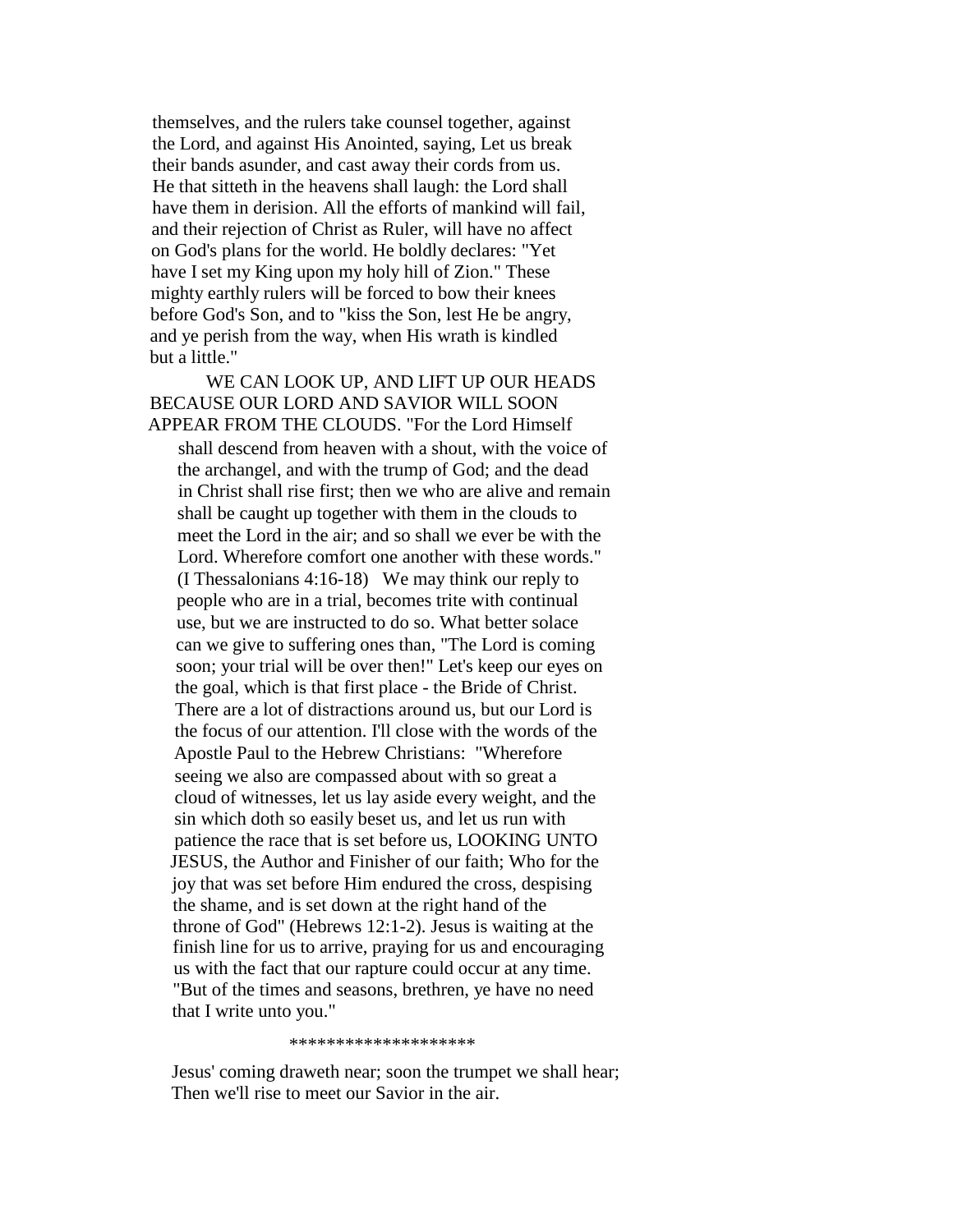When the sting of death is past, Vict'ry will be ours at last - In the glories of His Kingdom we shall share Soon His coming we'll see, Changed into His changeless glory we shall be; We sill praise Him for His grace, when we meet Him face to fact, In that city where the saints shall never die.

(S.O.Sheldon)

### THE WRITING ON THE WALL:

### "THOU ART WEIGHED AND FOUND WANTING"

#### Ray Quintana

"But not as the offence, so also is the free gift. For if through the offence of one many be dead, much more the Grace of God, and the gift by Grace, which is by one man, Jesus Christ, hath abounded unto many."

— Romans 5:15.

Man was created in the image of God and had continual access to Him, enjoying communion with Him. Through disobedience, that fellowship was broken; but the ruin was not permanent. What was lost through Adam, has been restored through Christ, and much more! The blood of Christ redeemed us from bondage, and through the Gospel we learn of our spiritual inheritance. When man sinned, he joined league with 9 the enemy, robbing God of the obedience due Him, and the glory due His Name. It doesn't matter if one is a youth or an old man; it is the same in the haughty prince, and the humble peasant. It is the same in the strongest giant, or the most feeble invalid. The deluge of sin has swept through the world. Mene! Tekel! Wanting! Is written on every human heart.

This statement is found in Daniel 5, the story of Belshazzar's great feast. Belshazzar cared nothing for the past; he was only interested in the present, and his own enjoyment of life. He disregarded his grandfather, Nebuchadnezzar's failure. He had also been proud for a time, and did not heed God's warning to him. He later acknowledged his sin, after he had been humbled for seven years, and lived with wild beasts. He testified to the power and sovereignty of God, and acknowledged Him as the one and Divine Sovereign. But, Belshazzar went on feasting and drinking from the temple's holy vessels, until a hand appeared, writing on the wall.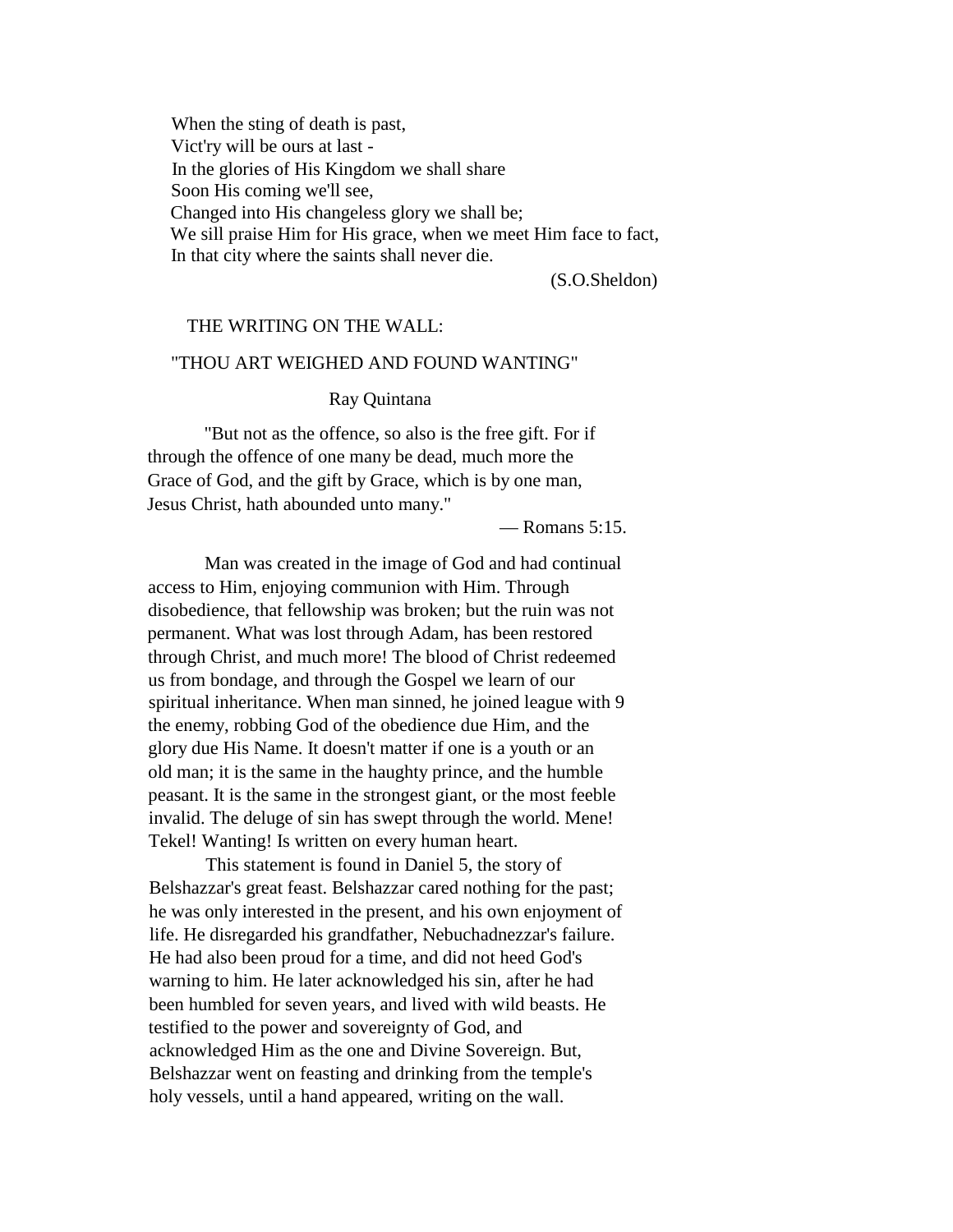The king, being alarmed, called for all his wise men to interpret the writing, but none of them were able to do it. The queen, Nebuchadnezzar's widow remembered that there was a man in the kingdom, "in whom is the spirit of the holy gods, and in the days of thy father (grandfather), light and understanding and wisdom, was found in him." Daniel was brought before the king, who praised him for his wisdom and understanding, and promised him many gifts and rewards. "Then Daniel answered and said before the king. Let thy gifts be to thyself, and give thy rewards to another; yet I will read the writing unto the king and make known to him the interpretation. O thou king, the most high God gave Nebuchadnezzar thy father a kingdom, and majesty, and glory, and honor; and for the majesty that He gave him, all people, nations, and languages, trembled and feared before him: whom he would he slew; and whom he would he kept alive; and whom he would he set up; and whom he would he put down. But when his heart was lifted up, and his minded hardened in pride, he was deposed from his kingly throne, and they took his glory from him . . . And thou his son, O Belshazzar, hast not humbled thine heart, though thou knewest all this: but hast lifted up thyself against the Lord of heaven.

"And this is the writing that was written, Mene, Mene, Tekel, Upharsin. This is the interpretation of the thing: Mene: God hath numbered thy kingdom, and finished it. Tekel: Thou art weighed in the balances and found wanting (lacking). Peres: thy kingdom is divided, and given to the Medes and Persians." (5:25-28). Belshazzar had refused to humble himself before the Lord, and more, he profaned the holy vessels of the temple, defying the Lord God of Heaven. He didn't listen when his grandfather having been humbled by living seven years as a beast, acknowledged that There was a true and living God, who put up rulers and brought them down.

The "writing on the wall" is facing nations today. They have been found lacking in true rulership. They will be ignoring God. and yet say, "Peace and safety." We've accomplished it all by ourselves. We also know that when they declare their accomplishment of apparent peace, "sudden destruction will come upon them, as travail upon a woman with child, and they shall not escape" (I Thessalonians 5:3). Who is it today who can read the handwriting on the wall? It is the one

who is walking with the Lord, dwelling in the presence of His Light.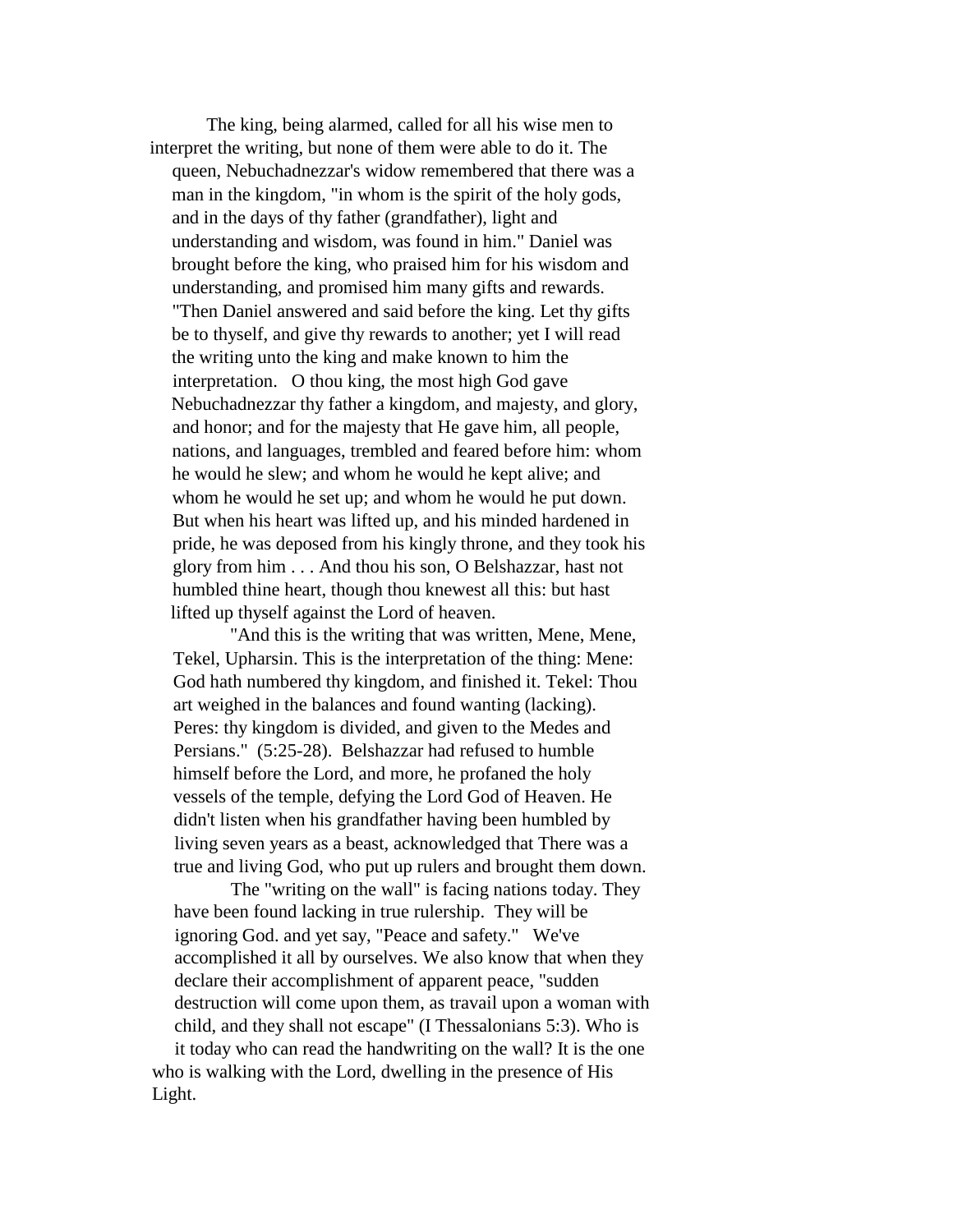Is there no mercy? Yes. There is a voice saying, "Much more the Grace of God, and the gift of Grace, which is by one man Jesus Christ, hath abounded unto many." Waters deluged the world and destroyed all that was in it, but could not wash away the dreadful stain of sin. Fire fell from heaven, but could not erase the plague. Sin at its boldest and strongest pitched its tent on Calvary, and poured its judgment upon our Lord. But, in that conflict, sin received a mortal wound. The Victim became the Victor. Where sin abounded, to condemn and crucify, Grace did much more abound to justify. Where sin abounded to corrupt. Grace did much more abound to purify. Where sin abounded to harden men's hearts. Grace did much more abound t soften hearts, and subdue them. Where sin abounded to imprison mankind. Grace did much more abound to proclaim liberty to the captives. Grace has abounded! Grace has established its throne on the merit of the Redeemer's suffering and death. He has put on the crown, laid hold of the golden scepter, and spoiled the dominion of the prince of darkness. But Christ has not only dethroned Satan, but far more, Christ brings life in the place of death. He crowns believers with life, and has raised us up and placed us in the glorious realm of righteousness and truth.

There is not only an abundance, but a super-abundance of Grace provided for a full vindication from all guilt, and much more. This much more is available because it is to be found in the abounding mercy and goodness of God. How much is much more? "The half has never been told." There are many examples of God's children that were never left wanting. For example, David says in Psalm 23:1: "The LORD is my Shepherd; I shall not want." If we have the Lord with us continually, what else could we want?

There is a thirst that the devil can tempt you with; it can never be satisfied. He may trick us into "wanting" things that are not good for us, that in the end will leave us "wanting" (lacking) in our spiritual life. There are some things we may want that are not bad in themselves; i.e., a job, education, things for our grandchildren, etc., but if they control our lives,

then the enemy will use this to hinder our walk. The enemy will lie to us, and make us feel worthless, or cause us to put all our attention and energy trying to accomplish things that are not good for our spiritual welfare. They could hinder our place on the race course; which will leave us wanting.

Let's look at Moses as an example. According to Acts 7:22, "Moses was learned in all the wisdom of the Egyptians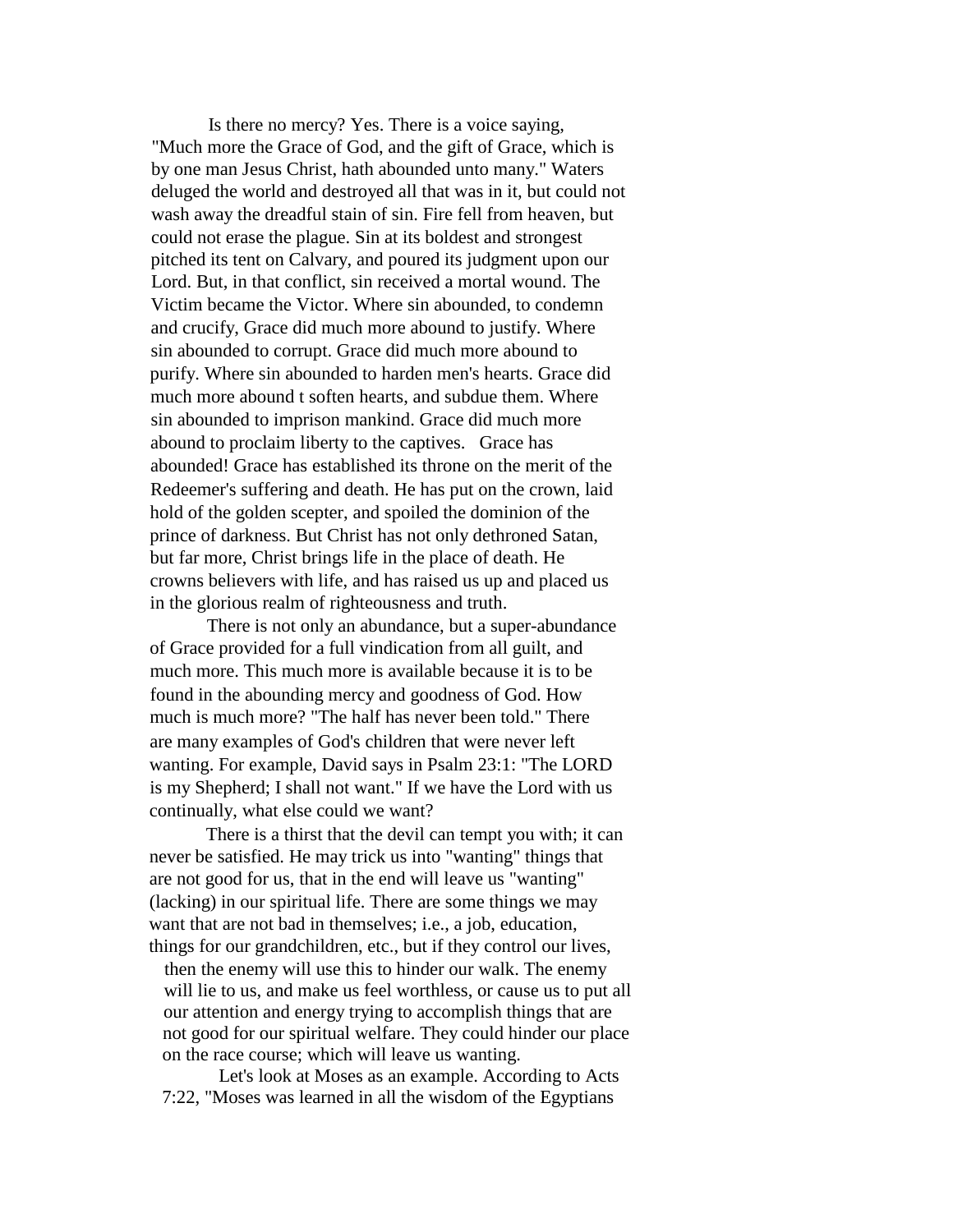and was mighty in words and in deeds." However, when God called him to leave Egypt and lead the children of Israel into the land of promise, he said, "Lord, 0 my Lord, I am not eloquent, neither heretofore, nor since Thou hast spoken unto Thy servant; but I am slow of speech, and of a slow tongue" (Exodus 4:10). Moses was reluctant to obey God's command. He was relying on his education, and wanted God to make him an eloquent speaker. His faith wasn't in God at this point, and the task which God gave him was beyond his capabilities' He had to leam to rely upon the Lord. At 40 years of age, Moses thought he was the deliverer, but he was not The Deliverer. At 80 years of age, he learned to listen to the Holy Spirit speaking God's words to him. At 80 years old, he learned that it is God who will do the work, but his eloquence.

In Revelation 7:9-17, we have the story of the innumerable multitude arriving in heaven from the Tribulation Period. These are not the full overcomers of Chapters 4 & 5. They come out of judgments being poured upon the earth. They are glad that they are not destroyed, and happy that they made it within the "Pearly Gates." There are many believers today who have this kind of hope -just to make it into heaven They are "wanting"! The Lamb must feed them and lead them into living fountains of waters. He will wipe away all tears (of suffering) from their eyes. The full overcoming saints are feeding on the written and living Word today. They are drinking of the living waters now. Why is it that so many in the Church are wanting for spiritual food and drink? It is because they haven't been told what is available for them by simply taking it.

Isaiah said, "Therefore with joy shall ye draw water out of the wells of salvation" 02:3'). Jesus said "If any man thirst, let him come unto Me, and drink. He that believeth on Me, as the Scripture hath said, Out of his belly shall flow rivers of living water. (But this spake He on the Spirit, which they that believe on Him should receive on Him should receive: for the Holy Ghost was not yet given; because that Jesus was not yet glorified." (John 7:37-39). As we eat of the Word and drink of the Spirit's rivers of water, we leam about complete salvation, about the Bride of Christ. There is no wanting; but the innumerable company failed to partake of all this when they had the opportunity.

This thirst is different from the thirst of the woman at the well. Her thirst was for salvation; this is the thirst for deep fellowship with the Lord, which only the Holy Spirit can satisfy. We must glorify Jesus in our hearts and lives, then there is no limit for growth of all things in Christ. We will be wanting. At the very end of Revelation, we read: "The Spirit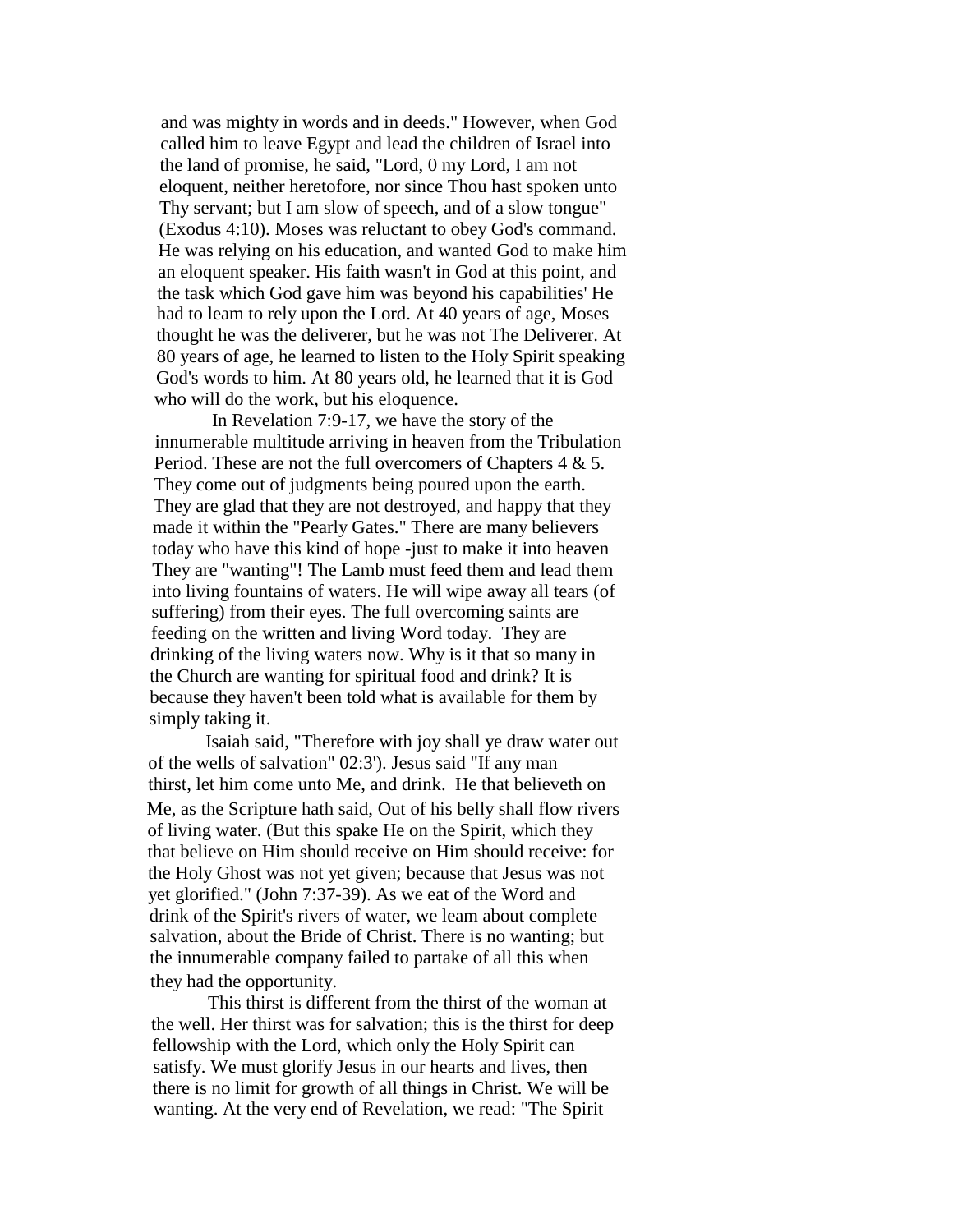and the bride say. Come. And whosoever will, let him take the water of life freely. Why is this invitation necessary? Because there will be those that are still thirsty and wanting. Our time to find satisfaction is now! It is the Grace Message which the Lord gave to Paul to share to the Church, that will give us the satisfaction we need. This Message is not popular because it takes all glory away from man and gives it to the Lord where it belongs. Through his message, we leam the Lord in the deepest sense. The Bride Company will be the five senses to the rest of the Body of Christ. Nothing more is said of the innumerable company until Revelation 19, where they are called "servants."

The Apostle Paul warns us in Ephesians 6:13: "Wherefore take unto you the whole armor of God, that ye may be able to withstand in the evil day, and having done all, to stand." We are all living in theses days, and each one of has his "own evil day." Someone may have a cancer, another without a job; others troubled in mind and body; others depressed apparently without any cause. Have you ever felt so low that you had to reach up just to touch rock bottom? Life becomes indescribable at times, your mind won't work and you feel the enemy's pressure. But, remember that Jesus is always interceding for us.

Remember, the Lord is in charge. He is the "Potter " and we are the "clay." There was a man whose heart was breaking. God told him to go down to the potter's house and there he watched as the potter took a piece of clay and lay it on the wheel. The potter shaped it; it rose beneath his hand into a fair and lovely shape. Just as it seemed to be complete it crumbled beneath his hand and fell; some of it upon the wheel and some upon the ground. This man thought that the potter would take another piece of clay and try again, but instead he stooped to the ground and gathered the broken clay in his hand He placed it once again on the wheel, and as he spun the wheel a vessel as fair to the eye as the previous one, stood complete' ready to be taken to kiln the be made permanent.

You see, way back in your life. God took you and placed you upon the wheel, where for many years, God sought to make of us what was in His mind. But, there are flaws that appear; now what shall He do? God had already put you on the wheel and had a special purpose for you. Shall He take another person and give him your place, or make another vesseP No Instead, He comes seeking you from throughout the world and when He finds you. He perfects that which concerns you and much more! He completes His masterpiece, by making it what it should be, and what He planned years ago. You may have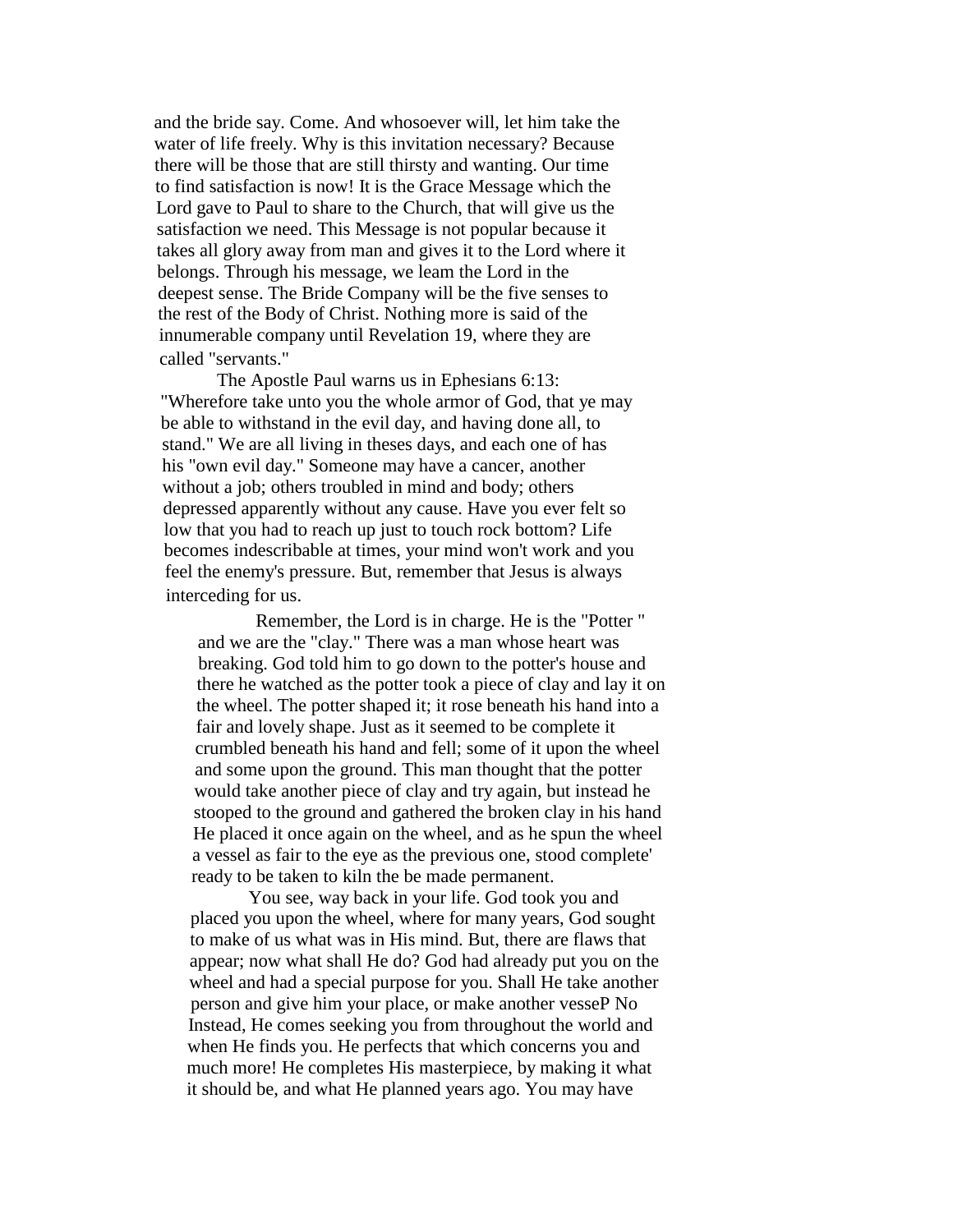been trying to complete the job through your own efforts, but they all come up wanting.

See that mother bending over the cradle where her firstborn lies. See the smile that lights up her face, as she dreams of the coming years. But no mother ever cherished her baby half so much as God cherishes you. He does not hate anything He has made, and His loves wants to complete the work in you. When we fail, is it His mistake? Do you think it would have been better if you had been rich instead of a poor man; if you had become great instead of tied to an office stooP Do you think you would have been of a sweeter spirit I want you to remember that God chose for you, your lot in life, our of myriads that were open to Him. He chose you for just who you are, not what you think you should be. He knows how best to nurture you; He chose your lot with its irritations, its trials and difficulties, all the agony that eats at your nature. Your soul

born into His own, is a matter of care and thought to Him. He can take you, just as your are, and if you let Him, will bring fulfillment to your life. I take you to the Lord, to whom I went myself, and He took a spoiled and marred life, and is making it His masterpiece. Have you discovered that He is everything to you? All other things are merely shadows made by His Light. He is my sufficiency in all things. He is all that I desire.

Yes, our "wanting" is the handwriting on the wall, but we have the much more of God's Grace!

\*\*\*\*\*\*\*\*\*\*\*\*\*\*\*\*\*\*\*\*\*\*\*\*\*\*\*\*\*\*\*\*\*\*\*\*\*\*\*\*\*\*\*\*\*\*\*\*\*\*\*

Redemption's Glory

How my heart longs to mount higher, Far above this world of care; Where forever in Thy Presence I'll with Thee, Thy glory share!

Hush, my soul, the morning cometh; See, the night is almost gone. Look, behold my Bridegroom cometh,

Coming to receive His own.

Then will be the Marriage Supper; Oh, the glories that await! As with our own heavenly Bridegroom We will of the Feast partake.

We will share His eternal glory, Which to us has been our goal;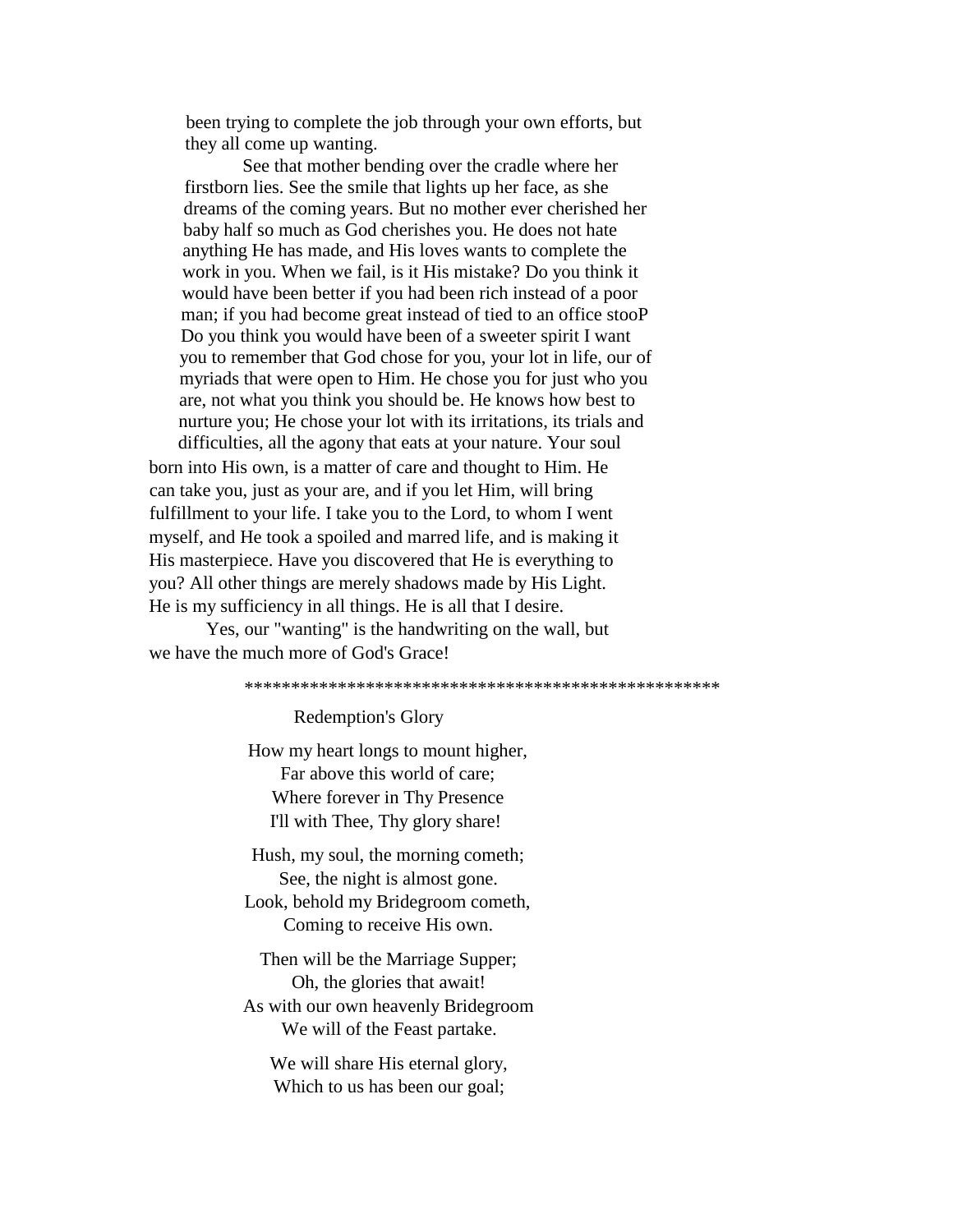### And we will sing Redemption's Story While the endless ages roll.

Yes, we'll tell Redemptions' Story, How He saved us through His blood; Purchased for us eternal Glory. This, the Purpose of our God! — Minnie M. MacFarlane

### GOD SOMETIMES USES SPIT

"When Jesus had spoken. He spat on the ground, and made clay of the spittle, and He anointed the eyes of the blind man with the clay. And said unto him. Go, wash in the pool of Siloam, (which is by interpretation. Sent.) He went his way therefore, and washed, and came seeing."

- John 9:6-7

God still heals today, and healing will not abate until "that which is perfect will come." God can heal in miraculous ways, but He uses unorthodox means sometimes, as noted in these verses. Some believers have criticized some tools used, such as 12-step meetings, and various support groups that God has allowed, and claim that is not the way of faith. They will say, "All you need is to ask God to heal you and nothing else is necessary." While it is true that faith can move mountains; sometimes, God uses "spit."

I believe in instantaneous healing, but I also know that God uses other means to bring about a greater glory to Himself, "that the works of God should be made manifest in Him" (9:3). In this account of the blind man being healed, we see 12 steps taken in the healing process, which gives great glory to God. (1) He spoke - Verse 6. (2) He spat. (3) He made clay. (4) He anointed. (5) He said, "Go" - Verse 7. (6) He went. (7) He washed. (8) He came seeing. (9) He acknowledged. (10) He answered - Verse 11. (11) He gave witness of Jesus. (12) He gave testimony of God's healing-Verse 15.

The 12-Step Program, which I believe is a God-given tool, does more than just to appreciate the act of healing; it takes necessary steps to clean house, that God may have His way in the healing of the whole person - spirit, soul, and body. All of the steps have a spiritual application. The first three deal with God; the need for; belief in; and faith necessary for healing. Steps four through nine deal with house cleaning and the need for addressing debts owed to others. They start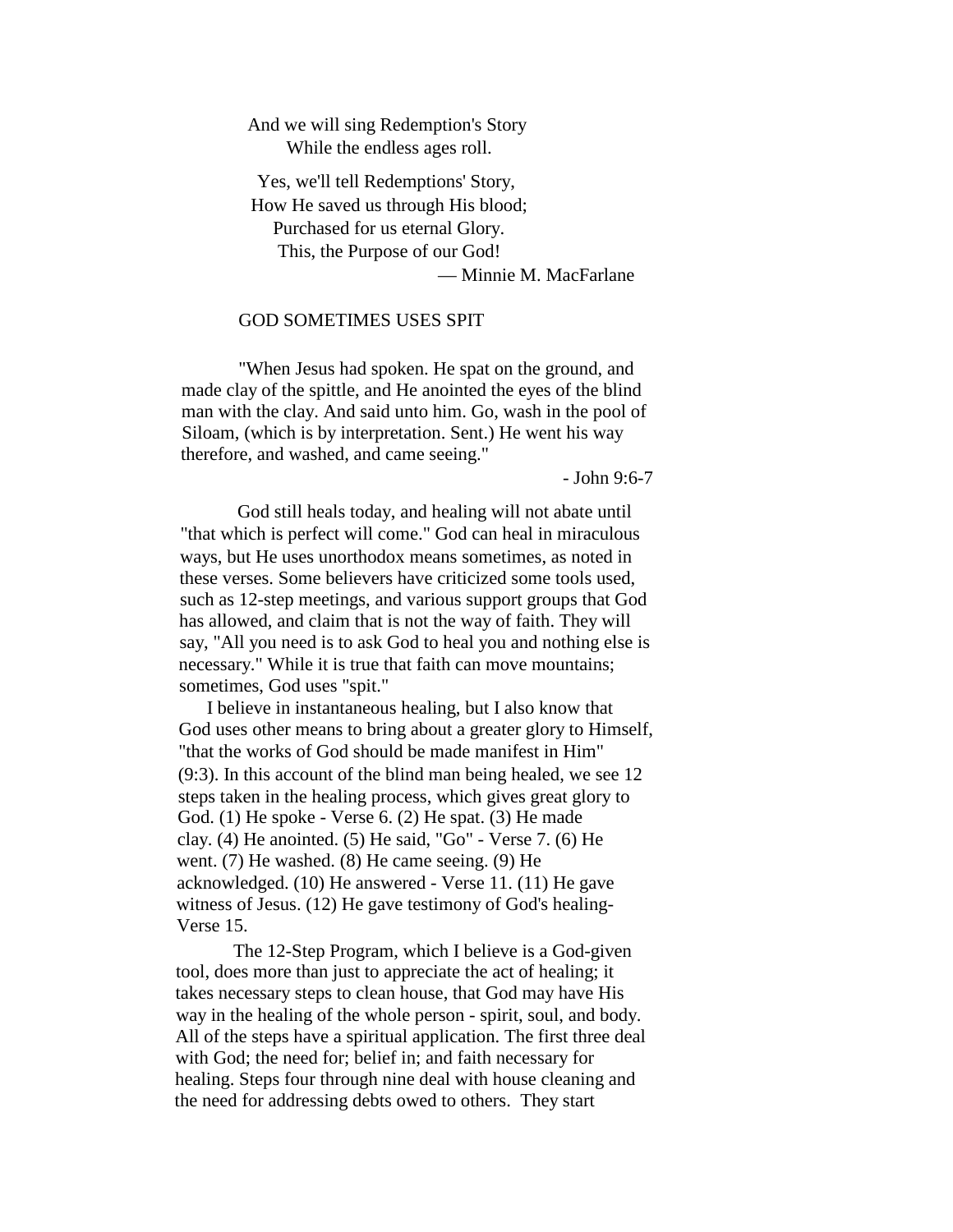inwardly first, and then reach out to others in the healing process. The last three steps put in place, a means of maintaining what one has gained. This is done by a daily selfintrospection, prayer, and meditation with God.

The first and last steps are paradoxes: Step One says, to have victory in Christ, I must acknowledge my complete powerlessness (II Corinthians 11:10). Step 12 says that in order to keep what I have, I must give it away (Hebrews 10:25). While it is true that the 12-Step Program doesn't save anyone; it does keep one sober enough to make that decision for Christ. The working of these steps has enabled many people to a deeper appreciation of God's Grace, and to enjoy a more abundant life. You don't have to be an alcoholic to work these steps, as they are valuable in any issues that beset you, or concern you - Psalm 37:23.

> "Blessed be God, even the Father of our Lord Jesus Christ,

The Father of mercies, and the God of all comfort; Who comforted us in all our tribulation (problems), That we may be able to comfort them which are in any trouble, By the comfort wherewith we ourselves are comforted

Of God. " (II Corinthians 1:3-4)

— David E. Bradley

+\*\*\*\*\*\*\*\*\*\*\*\*\*\*\*

Jesus Heals All Today

Have you not heard one say: "Jesus can heal today"? Driving out ev'ry pain, if in His Name we pray? He will dispel all gloom, crowning with life and bloom; Vigor and health you gain; trust Him, I pray.

> Trust in the Lord; trust Him today. Jesus heals all, none sent away. Rest in His Word, trust and obey; E'en tho' you cannot see, Sickness will flee.

> > - Grace & Glory Carols, Page 142

### EDITOR'S REFLECTIONS:

"O LORD, Thou hast searched me and known me. Thou knowest \_ Thou compasses ... art acquainted . . .Thou hast beset me behind and before . . . Whither shall I go from Thy Spirit? or whither shall I flee from Thy Presence? . . . Thou hast possessed my reins (all of me) How precious are Thy thoughts unto me ..."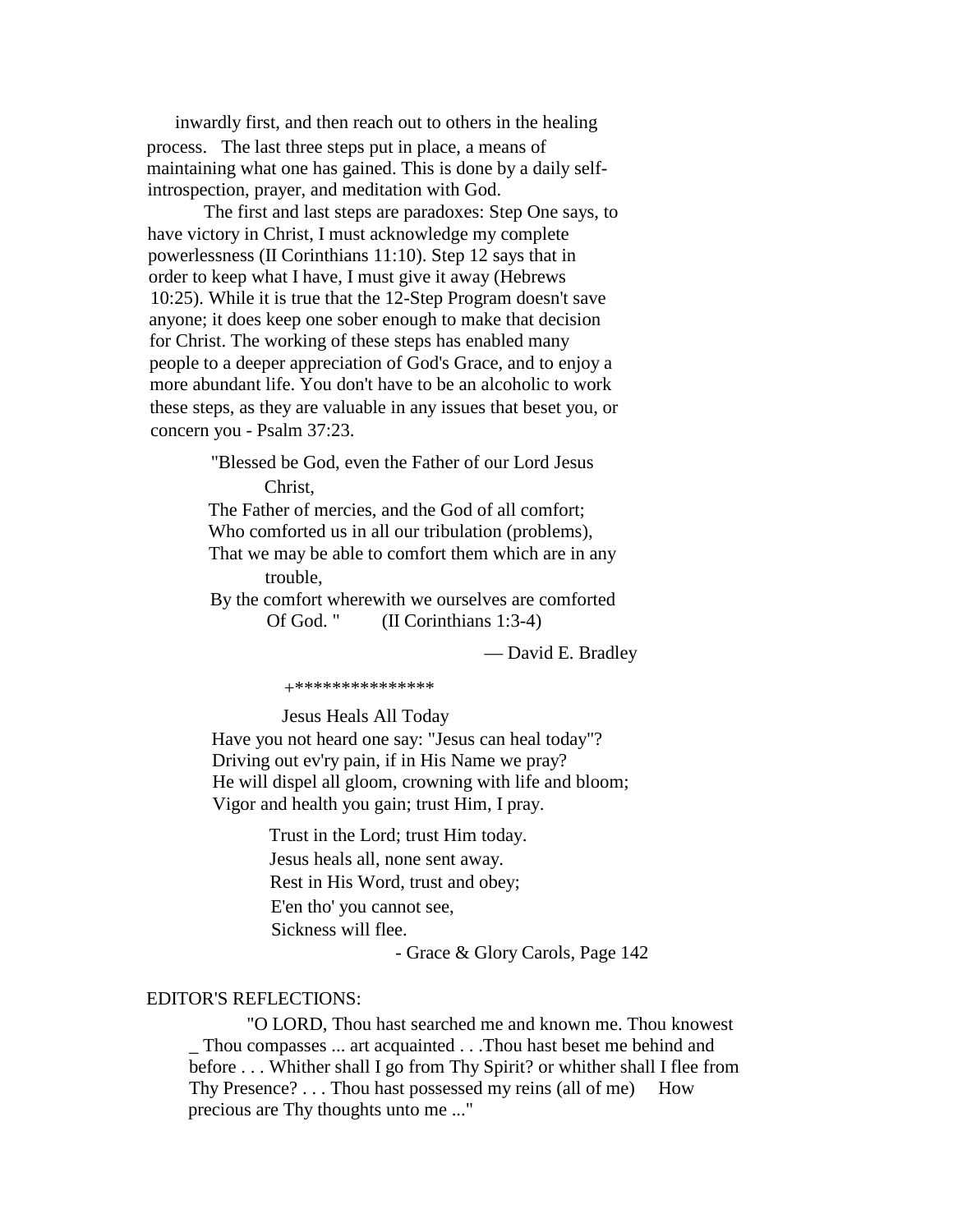### -Psalm 139

If you ever feel depressed, unloved, not appreciated, lonely, or any of the other negative emotions we experience, just read this Psalm again and again. Read it slowly and let the many different thoughts sink into your heart and soul. God's Word cannot be appreciated fully by just reading it casually. We must take every word and phrase, meditate upon it, eat it as we would some really excellent food. It doesn't do us any good to "bolt down" our physical food; in fact, it often results in heartburn and indigestion; so in the spiritual realm. When we try to take in too much of the Word in too short a time, we often get spiritual discomfort. We may attend a few Bible Studies, that are really deep, and then we become discouraged and disappointed that we are not immediately more spiritual than we were. We judge ourselves by others, and imagine that the rest of the class is far ahead of us in this spiritual race.

Psalm 139 is a personal experience between the Lord and us. We don't see any plurals as to other people involved. It is "Just Jesus and me." We are to recognize the fact that all believers are constituted into one body, and we are members one of another, but never, never, never neglect our personal relationship with the Father, with Jesus, and with the Holy Spirit. I often commune with the Godhead, but with each one personally.

This Psalm is a definite reminder that the Lord knows all about us, and is working in our lives daily. You say, "Oh, but I failed last week; I hope the Lord didn't notice."' It is much safer to share your failure with the Lord immediately, than with the person sitting next to you in the same pew! Fellow believers don't always understand why we would do wrong, or even could do such a thing, and they have a tendency to judge. And what is worse, they not only judge you, but eagerly share with others your failure. God never does that!! Do you remember the story of Noah after the flood? He grew wonderful grapes, and learned how to make wine out of them. Of course, his human nature being what it was, he liked his fermented grape juice so much, he drank too much and became intoxicated, lying in his tent naked. His son Ham saw him in this condition, and instead of covering him, he ran as fast as he could and told his two brothers. They went and covered their father, and told no one. Who was judged for this "failure"? Not Noah; neither Shem nor Japheth, but Ham because he revealed to others his father's state of drunkenness.

Psalm 139 is filled with God's grace and mercy, and also His power in our lives. Let's live in this Psalm for awhile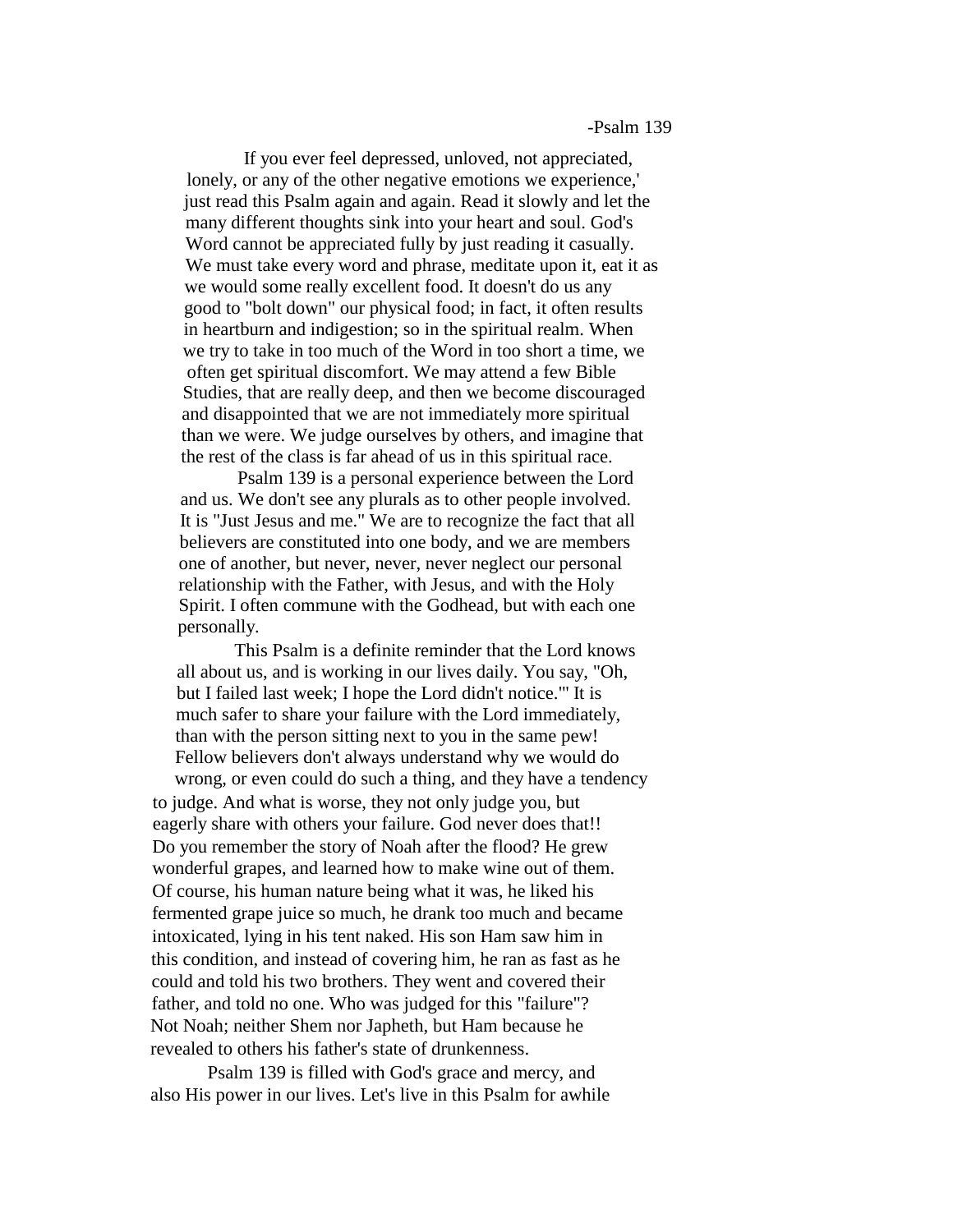and soak up all its grace and beauty. Maybe some of it will rub off on us and in us. Praise the Lord!

## PRESIDENTS' DAY WEEKEND BIBLE FELLOWSHIP CONVENTION - FEBRUARY 16-18. HOSTED BY LIVING WATERS TABERNACLE DENVER, COLORADO

We expect this to be three days filled with God's Love in sermons, fellowship, and song. The meetings will begin Friday at 7 P.M., and continue Saturday with three services, culminating with a Sunday service beginning at 9:45 A.M. Meals will be served, the gym will be open, and we welcome all who are able to attend. We would appreciate your fellowship, and are confident that hearts will be in tune and benefit from this blessed event.

If you plan to attend, please contact Lynn Pawelka, 303-935- 3614, (lynnpfgicomcast.net). or Shelli Coe 303-791-5567

— Pastor Jesse O'Dorisio

\*\*\*\*\*\*\*\*\*\*\*\*\*\*\*\*\*\*\*\*\*\*\*\*\*\*\*\*\*\*\*\*\*\*\*\*\*\*\*\*

# GOD NEVER LEAVES A VOID

Gene Hawkins

"In the beginning God created the heaven and the earth. And the earth was without form, and void; and darkness was upon the face of the deep. And the Spirit of God moved upon the face of the waters. And God said, Let there be light; and there was light."

-Genesis 1:1-3

Although it is emphatically stated that the earth was "without form and void," God certainly did not create it that way. Isaiah informs us that God "created it not in vain, He formed it to be inhabited" (48:18). This void undoubtedly occurred with the fall of Lucifer. The recreation beginning in Verse 3 is just one example of a pattern we see in the Scriptures that may be defined as God's Doctrine of Replacement. He replaced darkness with light; the waters with dry land, and the vast emptiness of space with heavenly luminaries.

This concept is vitally important to our spiritual growth, for He never leaves a void in our lives either. All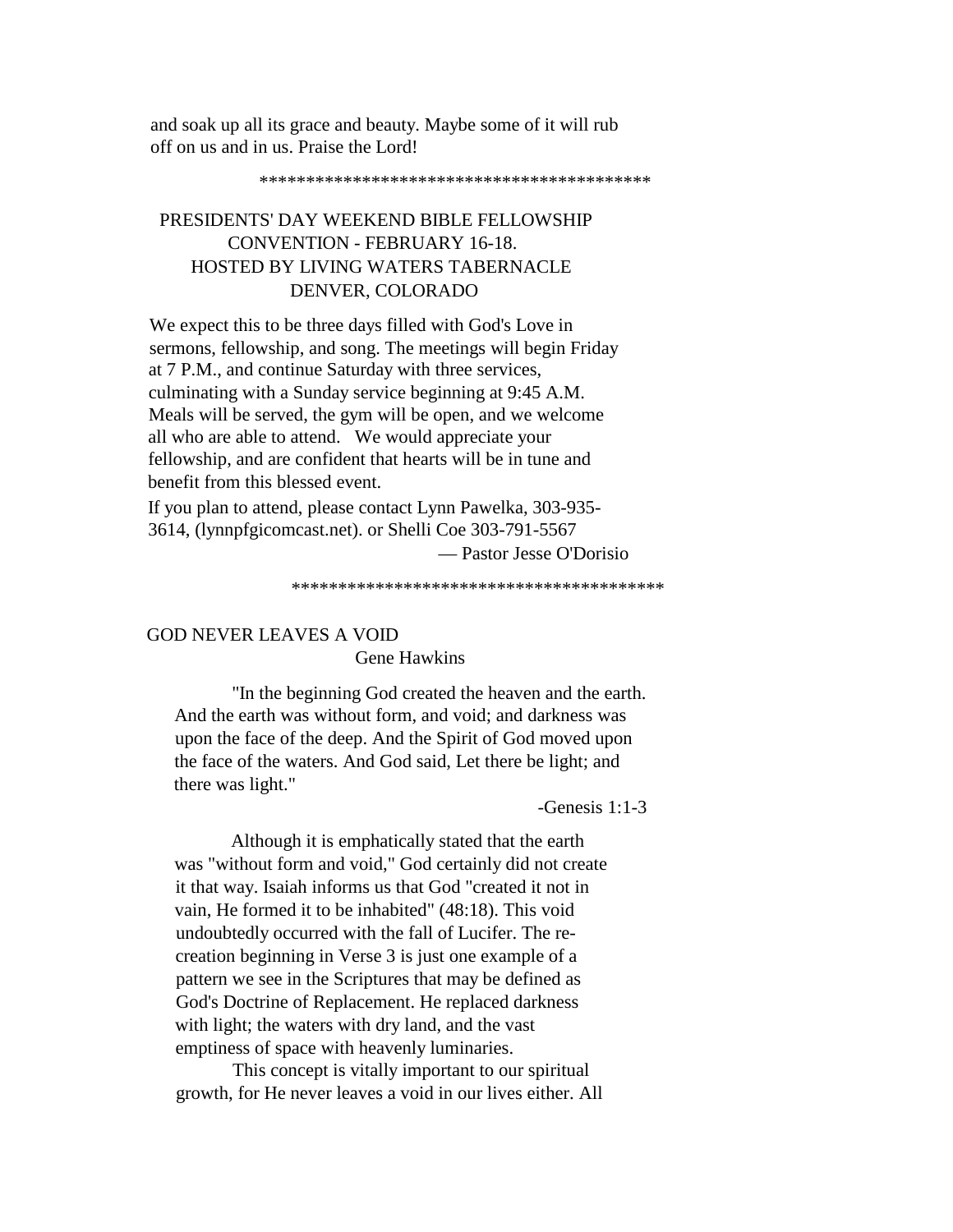men were left without form and void, because all men have sinned and come short of the glory of God. As with the natural creation, God replaced spiritual darkness with the Light of the New Birth. The "Light" seen in Verse 3 was not the sun, for the sun was not created until day four. So, also the Light of the New Birth is the Life of Christ implanted within us. The full radiance of the Sun is revealed in us, as God continues His work of creation.

We Christians must realize that the void in our lives does not cease with the New Birth, and we must learn that one common source of that void is actually the Law. It is a fact that many born-again believers turn to the Law for fruitfulness. However, the very nature of the Law is to produce a void. Paul says it thus in Romans 7: "I had not known sin but by the Law," (Verse 7). "When the commandment (law) came, sin revived and I died" (Verse 9). He affirms in Verse 18, "I know that in me that is in my flesh, dwelleth no good thing," and concluding with "O wretched man that I am" (Verse 24).

All these statements are from a Christian who had come face to face with the reality of the Law. It accuses and shows up sin as "exceeding sinful," but can in no wise correct the problem, thus leaving a void. The ten commandments are merely a summation of the Law, and teach this same lesson. Out of the ten, there are only two which can be considered anywhere near being "positive builders." There is a faint positive in the statement, "Thou shalt have no other gods before Me." Paul quotes this in Ephesians 6:2, as he writes, Honor thy father and mother; (which is the first commandment with promise." All the other commandments loudly proclaim: "THOU SHALT NOT," leaving nothing but a void. So often, the lives of Christians are built around abstinence rather than the positive building through the Truth of Grace. God's way is to replace negatives. Yes, He does say, "Thou shalt not steal,' but the void is 21 replaced with "give unto him that needeth." Also, "thou shalt not bear false witness," but reading further, "let every man speak truth." Numerous other traits of the flesh are replaced by the fruit of the Spirit in this chapter.

This same pattern is true for the entire Law. We not only read that Christ "nailed it to His cross taking it out of the way," (Colossians 1:14). Paul informed the Hebrew Christians that "He taketh away the first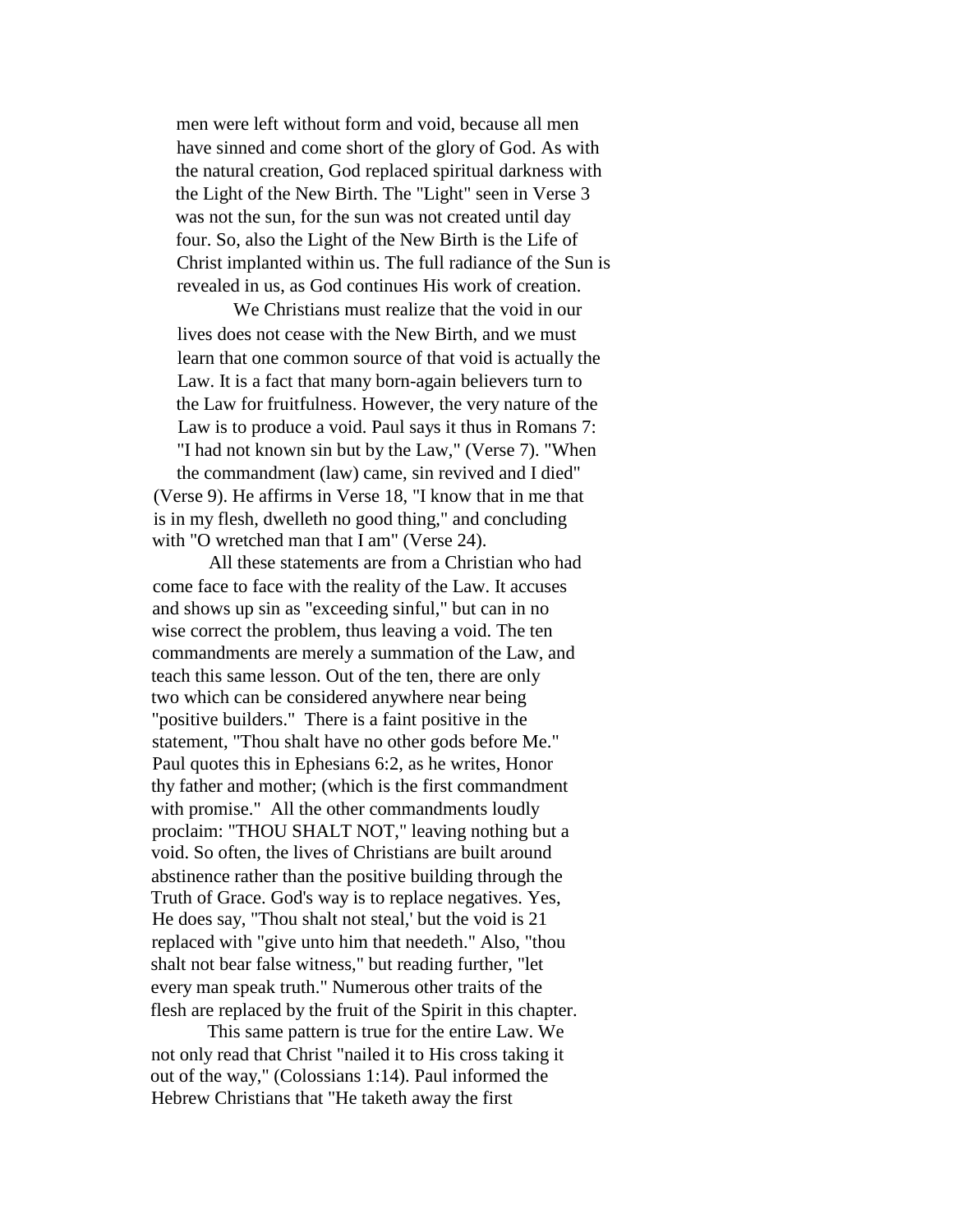(covenant of the Law) that He may establish the second (Grace). The entire covenant of the law must be replaced, or superseded in our experience, with the glorious victories and liberties of Divine Grace. Make no mistake! The Law did absolutely everything God intended it to do. The problem is that men have assumed God gave it to make men righteous. That is not the case! If the law could make anyone righteous, there would have been no reason to send Jesus into the world to die. God gave the Law to show up sin, as exceeding sinful, a job it did very well. The Law still performs the

mission of showing men, even believers, that only Christ can bring forth righteousness, but in itself, it can only leave a void.

There is a parable in Matthew 12:43-45 illustrating this truth. However, many have used this portion to try to prove that a Christian can lose his salvation. "When the unclean spirit is gone out of a man, he walketh through dry places, seeking rest, and findeth none. Then he saith, I will return into my house from whence I came out; and when he is come, he findeth it empty, swept and garnished. Then goeth he, and taketh with himself seven other spirits more wicked than himself, and they enter in and dwell there: and the last state of that man is worse than the first. Even so shall it be also unto this wicked generation." If this parable refers to individuals, it means that all men, before they come to the Lord are demon possessed. And, that is not the case. The enemy can oppress all men, including Jesus, but not all sinners are automatically possessed. Jesus' words in Verse 45 show that He was referring to a collective generation that was under the Law and trying to find justification through it.

Note some other facts: The one in question was never saved. Verse 44 says that the demon refers to it as "my house." Never is it stated that the house belonged to God, for He would never surrender His house to devils. Secondly, we read that the unclean spirit returned to an "empty" house. God never leaves a void. Had His presence been there, no emptiness could have prevailed. Third, we read that it was "swept." This is never God's way of cleansing. It is a common practice of the Law to sweep away that which is unsightly, but God's way of cleansing is to be "washed in the blood of the Lamb" (Revelation 7:14). Jesus declared that "Ye are clean through the Word which I have spoken unto you" (John 15:3). Next, we read that the house was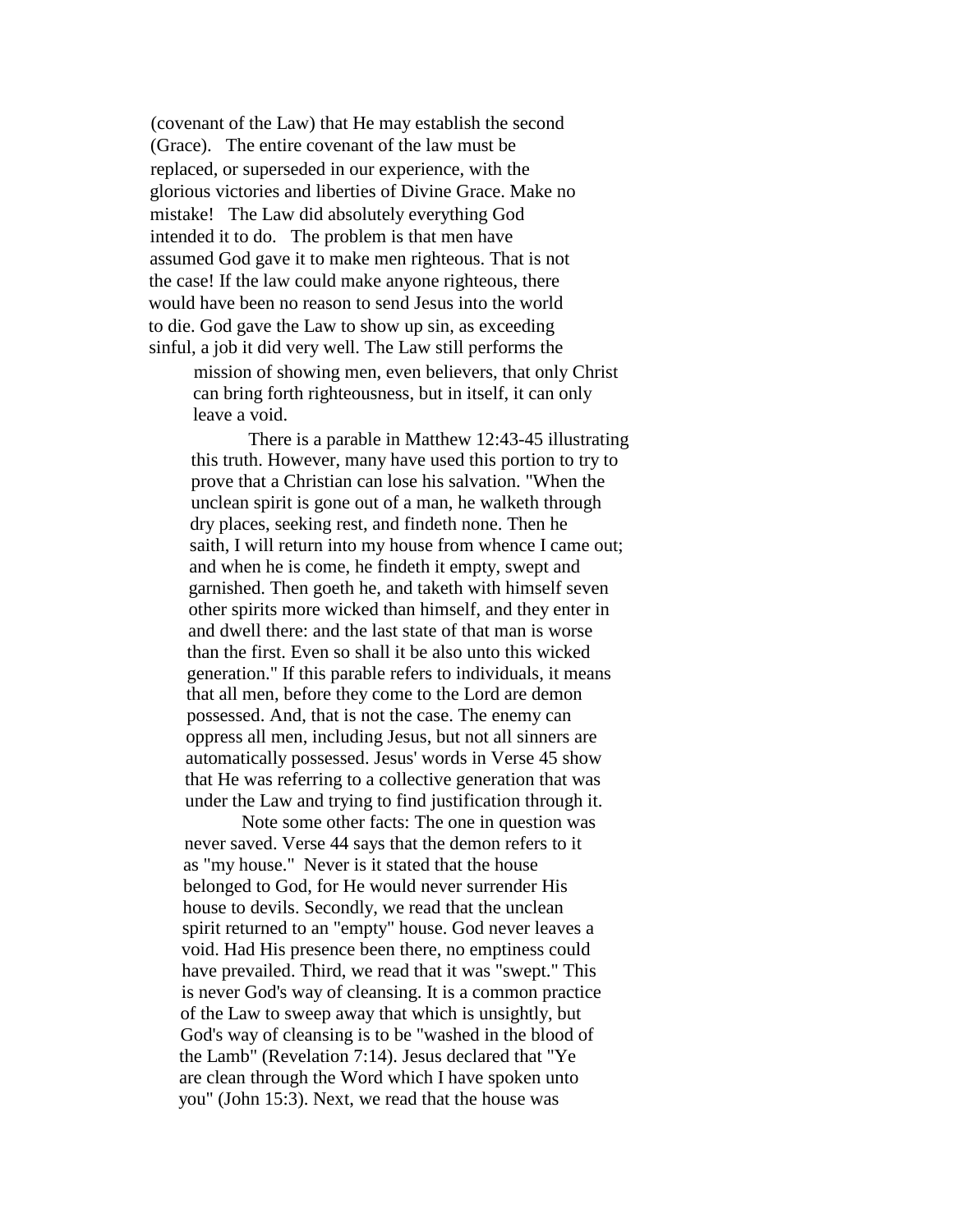"garnished," or decorated, and is again typical of the works of the Law desperately trying to put forth only a facade of righteousness. Jesus assailed the Pharisees because "ye make clean the outside of the cup and the platter, but within it is full of extortion and excess . . . Woe unto you, scribes and Pharisees, hypocrites! For ye are like unto whited sepulchers, which indeed appear beautiful outward, but are within full of dead men's bones, and of all uncleanness." It is quite apparent that God never did own, nor cleanse this house, and leave it void to be inhabited by another.

It is imperative that we understand God's WAY of Replacement. We would love for Him to speak the word and we would be magically and utterly transformed in a moment of time, but according to Paul, such a change is dependenton our faith. The first ten verses of Romans Six establish a number of things that are facts with God. He says that we are dead to sin, so how shall we live any longer therein? We are buried with Him, and also raised with Him. Our old man was crucified with Him, that sin might be destroyed and therefore we should not serve sin. Also, being raised from the dead, death hath no more dominion over Christ and therefore has no dominion over us. All these statements are established facts with God. They are not held up for argument or debate. Thus, Verse 11 declares: "Likewise reckon ye also your selves to be dead indeed unto sin, but alive unto God." "Likewise" tells us that we must reckon, or count, or believe these facts, even as God does.

Another fact is, that what we believe of the Word, will be implanted in our lives, regardless of what it is. It is so important that we believe what God says, in order that all these facts be incorporated into our own experiences. This is the path of faith, and just as sure as imputed righteousness comes to us the moment we believe, just so does practical righteousness comes as we dare to reach out and believe what God says of us to be true. As we believe and reckon, we realize what it means to "be dead indeed unto sin, but alive unto God." When the light comes into any area of our lives, it dispels, or replaces, the darkness. Ephesians 5:8 declares: "Ye were sometimes darkness, but now are y light in the Lord." After the Fall, God did not place Adam and Eve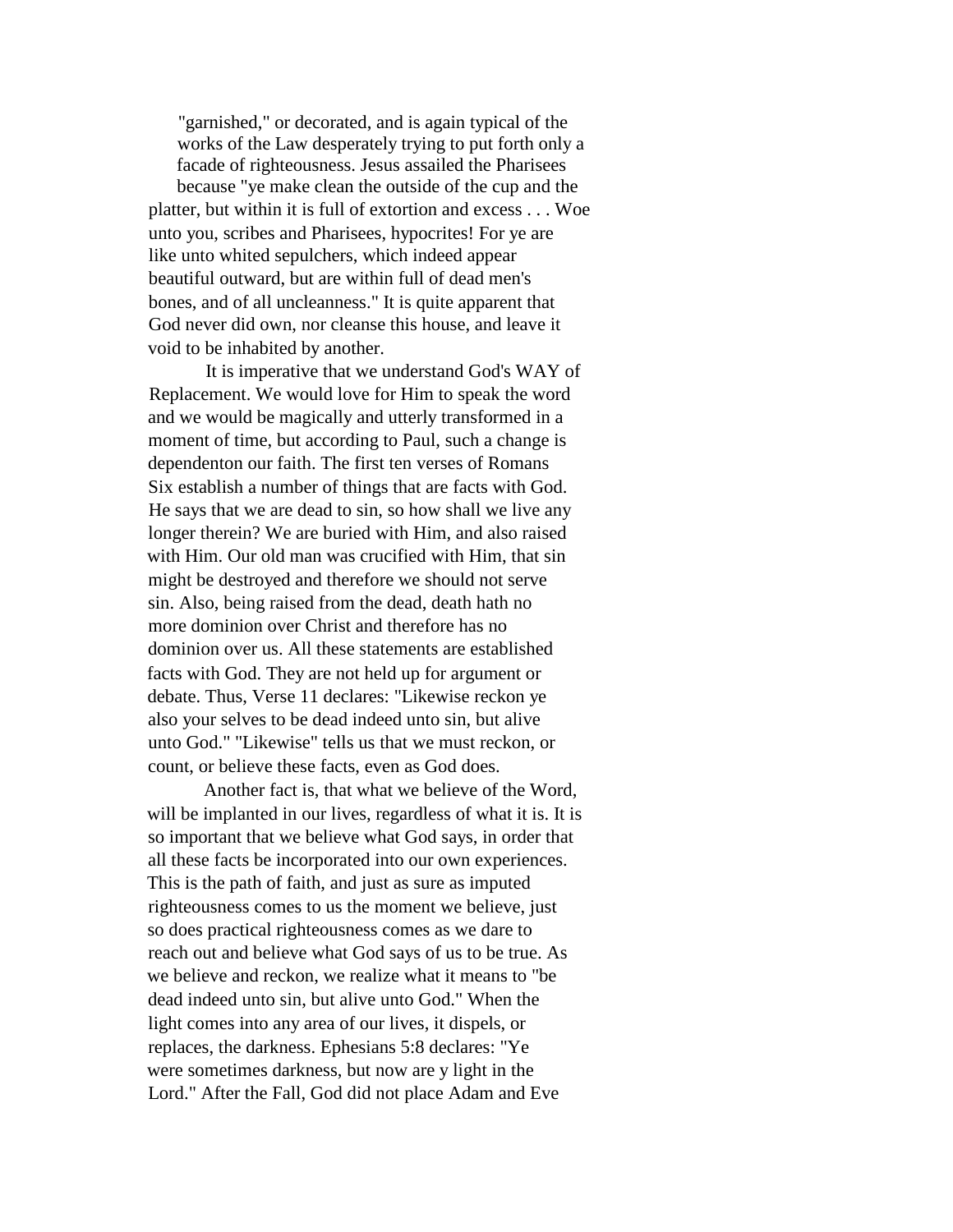back in the garden to try "it all over again." He replaced the fig leaf aprons of self-righteousness with the impenetrable skins of Christ's righteousness. He has, in fact, given us "much more" than Adam and Satan took away.

Just as He replaced our "sinful rags" with Christ's righteousness, so also the headship of Adam must be replaced. Jesus is the Head over the entire new creation, however, not all Christians experience the practical reality of that great blessing. Romans 7:2 says, "the woman which hath an husband is bound by the law to her husband so long as he liveth; but if the husband be dead, she is loosed from the law of her husband. So then if, while her husband liveth, she be married to another man, she shall be called an adulteress; but if her husband be dead, she is free from that law; so that she is no adulteress, though she be married to another man. Wherefore, my brethren, ye also are become dead to the law by the body of Christ; that ye should be married to another, even to Him who is raised from the dead, that we should bring forth fruit unto God."

Paul did not suddenly depart from the spiritual truth covered in Chapter 6, to give a discourse on natural marriage. Rather, He is showing how that we were married, or "joined" by our natural birth to the first Adam. Jesus took Adam's place as head of the Old Creation, and took him down into death. When He arose, He came forth as the Head of a New Creation, and thus we are loosed from the law of life that bound us to Adam, and are now free to "be married to another," even to Christ. As we experience the practical reality of being joined unto Christ, we also become living witnesses of the works of the flesh being practically replaced with the fruit of righteousness. There are many specific problems that men experience today, wherein the answer is not just "cease and desist." Rather than leave a void, God replaces undesirable and destructive desires and actions with the motivations of Divine Love, that stem only from Christ Himself!

Are you on the Right Frequency?

Recently I was walking with my toy poodle, Benny, and noticed that he kept his head to the ground, as usual, sniffing every possible scent. He was oblivious to the beauty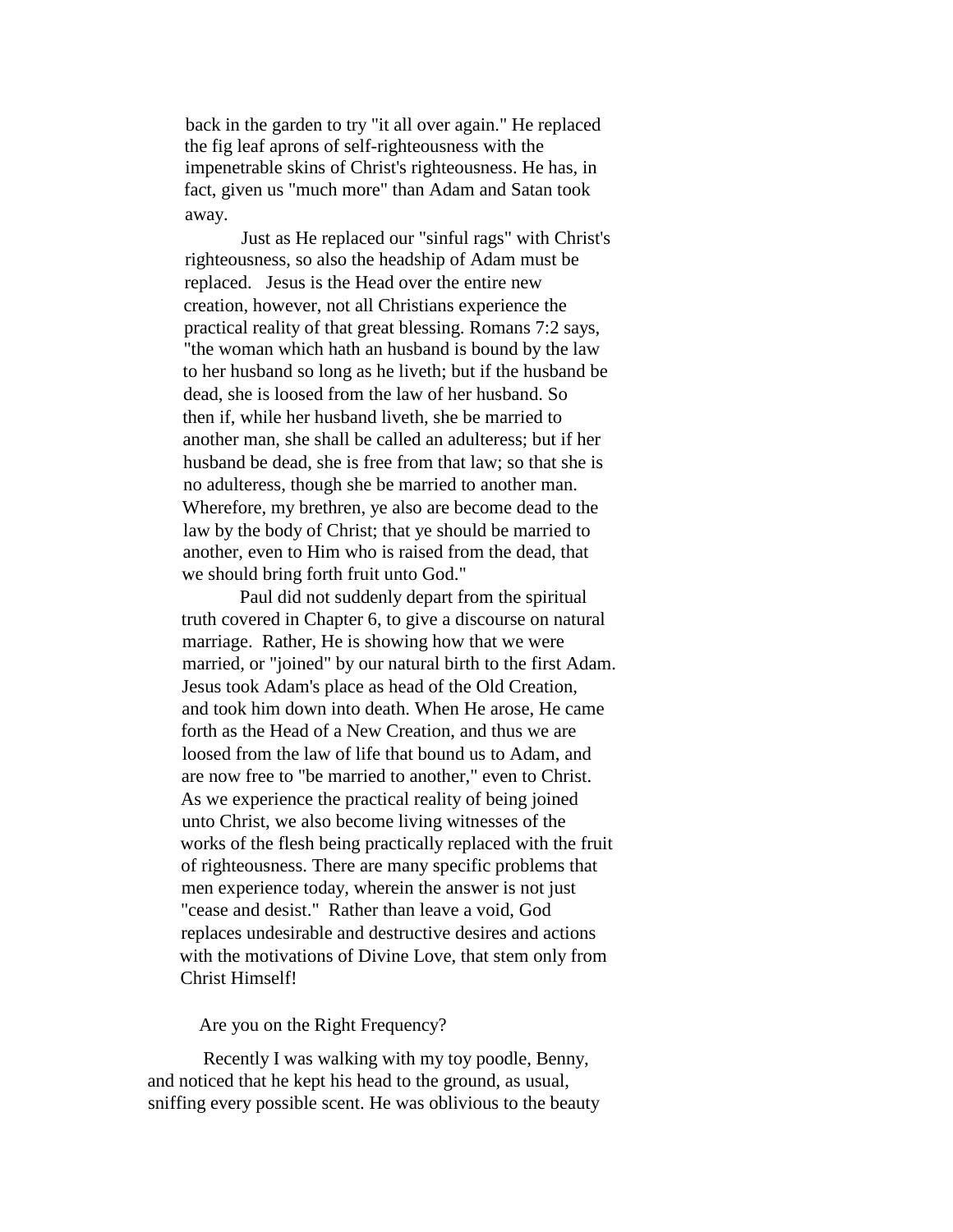around him - of snow-capped mountains, majestic fir trees, and the beautiful blue sky. He does not perceive a glorious sunrise or sunset, or brightly-colored leaves. He is content to reside in a "doggie universe"!

What about us? Our world is cluttered with dirt and grime, including the din of many voices, while in a crowd, but we cannot perceive the sound of spiritual realities. STUFF dominates our lives as we build up earthly treasures, seeking for satisfaction on earth. Most of us do not seek the Kingdom of God and His Righteousness. God would have us to be still and listen and leam the language He is speaking to each of us on a daily basis.

I heard a story recently of a man who applied for a job during the Depression, when jobs were at a premium. The simple address in the ad gave the local Telegraph Office. As he entered the building, he immediately noticed the extreme noises that would be present only in such an office. It was full of applicants filling out applications for the position. Along with a high air of anticipation, he sat down and started filling out his paperwork. All of a sudden, he jumped up, and rather excitedly walked right into the personnel manager's office before anyone else and closed the door.

Moments later, the boss opened the door and announced to the waiting crowd, "The job has been filled." The waiting people were irate and yelled, "Why did this man get the job when we were here before him?"

The manager's reply was simple: "This man heard and understood the Morse Code message on the telegraph machine: 'If you can read this message, come into my office and the job is yours."

Are we listening on God's Frequency His Message to our hearts?

- Alice Nieman, Morton, Washington

### SITTIN' ON THE FENCE

### Lois Kusmaul

"And unto the angel (messenger) of the church of the Laodiceans write: These things saith the Amen, the faithful and true Witness, the beginning of the creation of God. I know thy works that thou art neither cold nor hot; I would thou wert cold or hot. So then because thou art lukewarm, and neither cold or nor hot, I will spue thee out of my mouth." — Revelation 3:14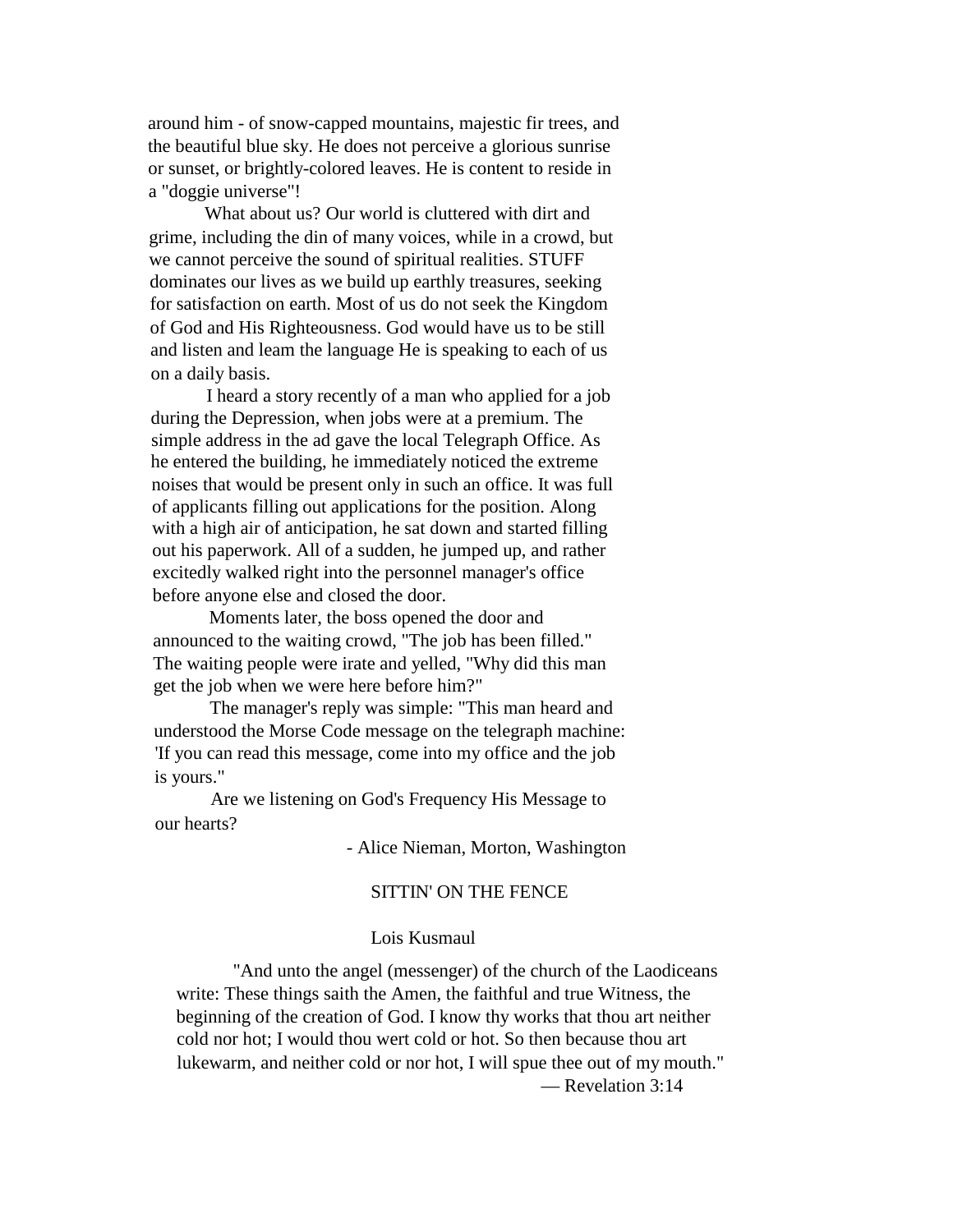Jesus is speaking to this assembly, warning them that He is well aware of their lukewarm condition, just as so many Christians are today. As individuals, we really need to ask the Lord to make us hot. Jesus said, "As many as I love, I rebuke and chasten; be zealous therefore, and repent." He wanted this assembly to be "hot" for Him, to be zealous for Him and His Word; then when they realized that, they would come to repentance. That attitude of this assembly was indifference.

"So then, because thou art lukewarm, and neither cold nor hot, I will spue (or, vomit) thee out of my mouth" (3:16). The reason that the human body vomits, is to rid itself of something rotten, or that which contains bacteria. This is how Jesus felt toward this particular group of believers. He cannot stand lukewarmness. He does not want us to be fence-sitters. These people always have doubts, because they cannot make up their minds about the Truth; they are neither hot nor cold.

In I Kings 18:17-21, there is an historical account that illustrates this truth. "And it came to pass, when Ahab saw Elijah, that Ahab said unto him. Art thou he that troubleth Israel? And he answered, I have not troubled Israel; but thou, and thy father's house, in that ye have forsaken the commandments of the Lord, and thou hast followed Baalim. Now therefore send, and gather to me all Israel unto Mount Carmel and the prophets of Baal four hundred and fifty, and the prophets of the groves four hundred which eat at Jezebel's table. So Ahab sent unto the children of Israel, and gathered the prophets together unto Mount Carmel. And Elijah came unto all the people, and said. How long halt ye between two opinions? If the Lord be God follow Him. And the people

The word "halt" means to "hop, to skip over, to hesitate, to limp, or become lame." This describes many believers today. They "halt between two opinions," and cannot make a definite decision. Many believers want to walk with the Lord so long as it does not bother their flesh; in other words, they want to walk also in the world. The words, "How long halt ye between two opinions?" mean they were divided in their thinking. "A double-minded man is unstable in all his ways" (James 1:8). Being "double-minded," means one is not rooted or grounded in the Word. It also means he is "doublespirited," or vacillating between two opinions.

answered him not a word."

In our pasture, it is necessary to have fences separating the different fields. Many believers are sitting on fences today.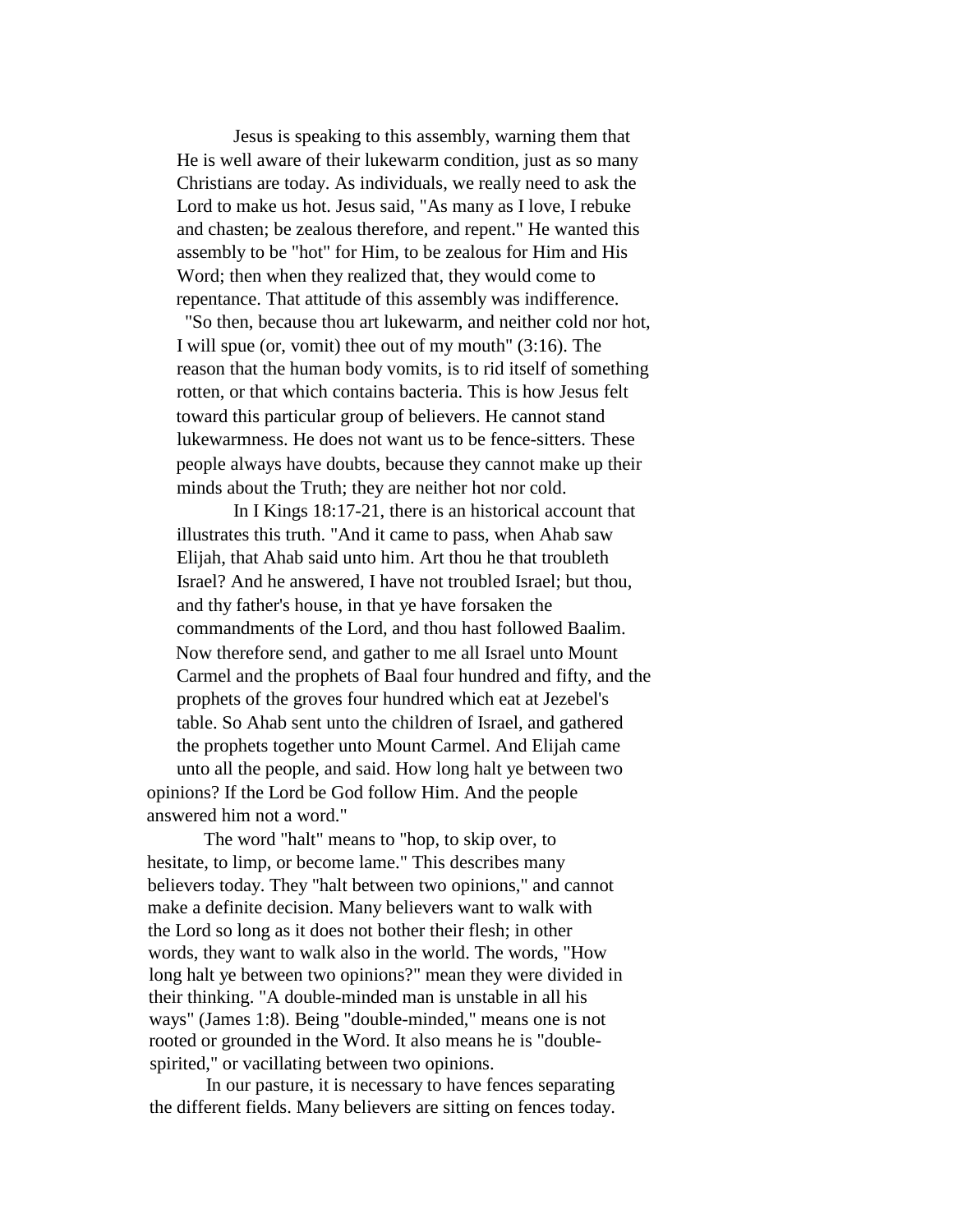They do not realize that sitting on such a fence of doublemindedness, will bring devastation. Let's consider such fences. The fence belongs to the devil; he owns it. In Genesis 3:1, Satan introduced the first doubt in Eve's mind. "Yea, hath God said, ye shall not eat of every tree of the garden?" He projected the thought of doubt, and that maybe God didn't really mean that they shouldn't eat of that tree. Thus, sin entered into that Paradise.

Adam's reaction was that he jumped right on top of Satan's fence. "And they heard the voice of the Lord God, walking in the garden in the cool of the day; and Adam and his wife hid themselves from the presence of the Lord amongst the trees of the garden. And the Lord God called unto Adam and said unto him. Where art thou? And he said, I heard Thy voice in the garden, and I was afraid . . . And He said. Who told thee that thou wast naked; hast thou eaten of the tree, whereof I commanded thee that thou shouldest not eat? And the man said. The woman whom Thou gavest to be with me, she gave me of the tree, and I did eat." (3:8-13). Adam is on that fence, blaming God and Eve instead of standing on his own two feet, taking responsibility for what he had done. Satan had done his work, and they were blaming God; thus they had to pay the consequence. "And no marvel; Satan himself is transformed into an angel of light" (II Corinthians 11:14). He can be very

deceptive when he puts doubts into our minds.

In I Samuel 15, we have the account of Samuel instructing King Saul to utterly destroy Agag and everything associated with him. This included "both man and woman, infant and suckling, ox and sheep, camel and ass." Later, Samuel came to Saul, and Saul declared that he had performed all that was commanded of the Lord. Samuel answered, "What meaneth then this bleating of the sheep in mine ear, and the lowing of the oxen which I hear? And Saul said, they have brought them from the Amelekites; for the people spared the best of the sheep and of the oxen, to sacrifice unto the Lord thy God; and the rest we have utterly destroyed." Samuel answered him: "When thou wast little in thine sight, wast thou not made the head of the tribes of Israel, and the Lord anointed thee king over Israel? And the Lord sent thee on a journey, and said. Go and utterly destroy the sinner the Amalekite, and fight against them until they be consumed. Wherefore then didst thou not obey the voice of the Lord?"

Saul is sittin' on the fence. He blamed the people rather than taking responsibility for what the Lord had instructed him to do. It takes strength to stand for what the Word instructs us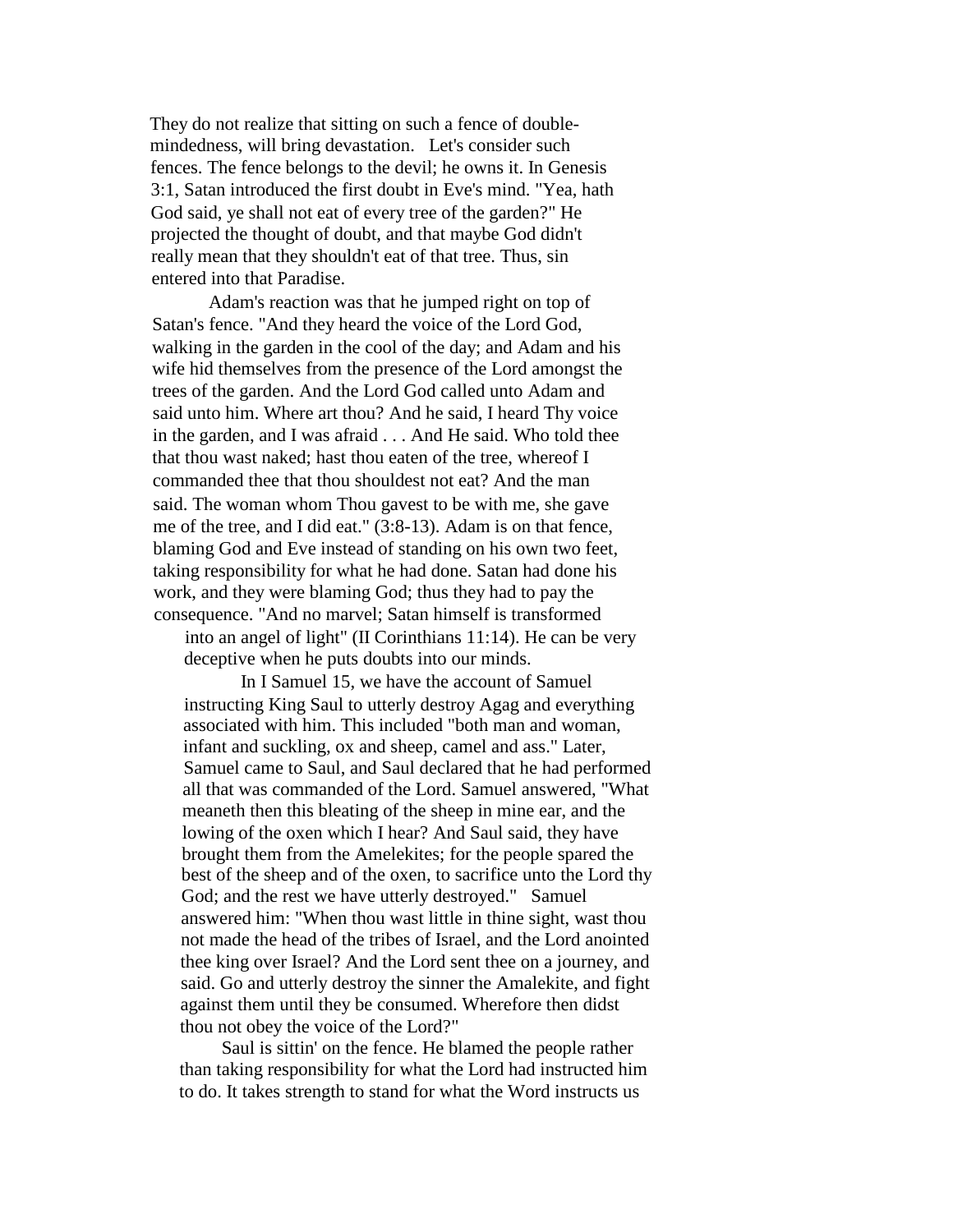to do, rather than sit and rest on Satan's fence, and as Saul was doing, even dangling his feet. Natural man would have taken the same path that Saul did, when instructed to kill everyone, even cute little babies, and all animals. Saul didn't have this strength, nor dedication to obey the Lord.

Paul says, "Stand therefore having your loins girt about with truth, and having on the breastplate of righteousness." We cannot make a positive stand in ourselves; we must be girt about with the Word of God.

Let's now consider where this fence of Satan's is built. A good fence has comer posts and a brace across it. The comer posts must be set in the ground 2 to 3 feet deep. Those posts become established when the dirt is tamped down around them. The posts become a part of the ground, the earth. When a surveyor measures property, that fence would become a part of the whole of the real estate. The Lord spoke to the

Pergamos church, and in Revelation 2:12-17, He said among other things, "I know thy works and where thou dwellest, even where Satan's seat is: and thou boldest fast my name and hast not denied the faith, even in those days wherein Antipas was my faithful martyr, who was slain among you where Satan dwelleth." So, we learn that Satan had, and has, a seat in Pergamos, and that he is the god of this earth. Pergamos means "much married" (joined to the world). When a person sits on the fence, they are identifying with the world, where Satan is god.

In Romans 12:1-2, Paul writes: "I beseech you therefore, brethren, by the mercies of God, that ye present your bodies a living sacrifice, holy, acceptable unto God, which is your reasonable service, and be not conformed to this world." We cannot be fence-sitters and do this. If we are fence-sitters, we will slowly become conformed to this world, where Satan dwells. Instead, we are "to be transformed by the renewing of the mind, that ye may prove what is that good, and acceptable and perfect will of God." As saints, we cannot allow ourselves to become like the world and sit on that fence. We will lose out, as this Pergamos church and the Laodiceans.

This is our place! "Blessed be the God and Father of our Lord Jesus Christ, Who hath blessed us with all spiritual blessings in heavenly places in Christ." (Ephesians 1:3). "And hath raised us up together, and made us sit together in heavenly places in Christ Jesus." (2:6). We are to stay where we have been placed, seated in the heavenlies with Christ. We view every circumstance on earth from that lofty viewpoint. We are Spiritual Representatives, and we must look through the Lord's eyes, and agree with all that He allows on earth.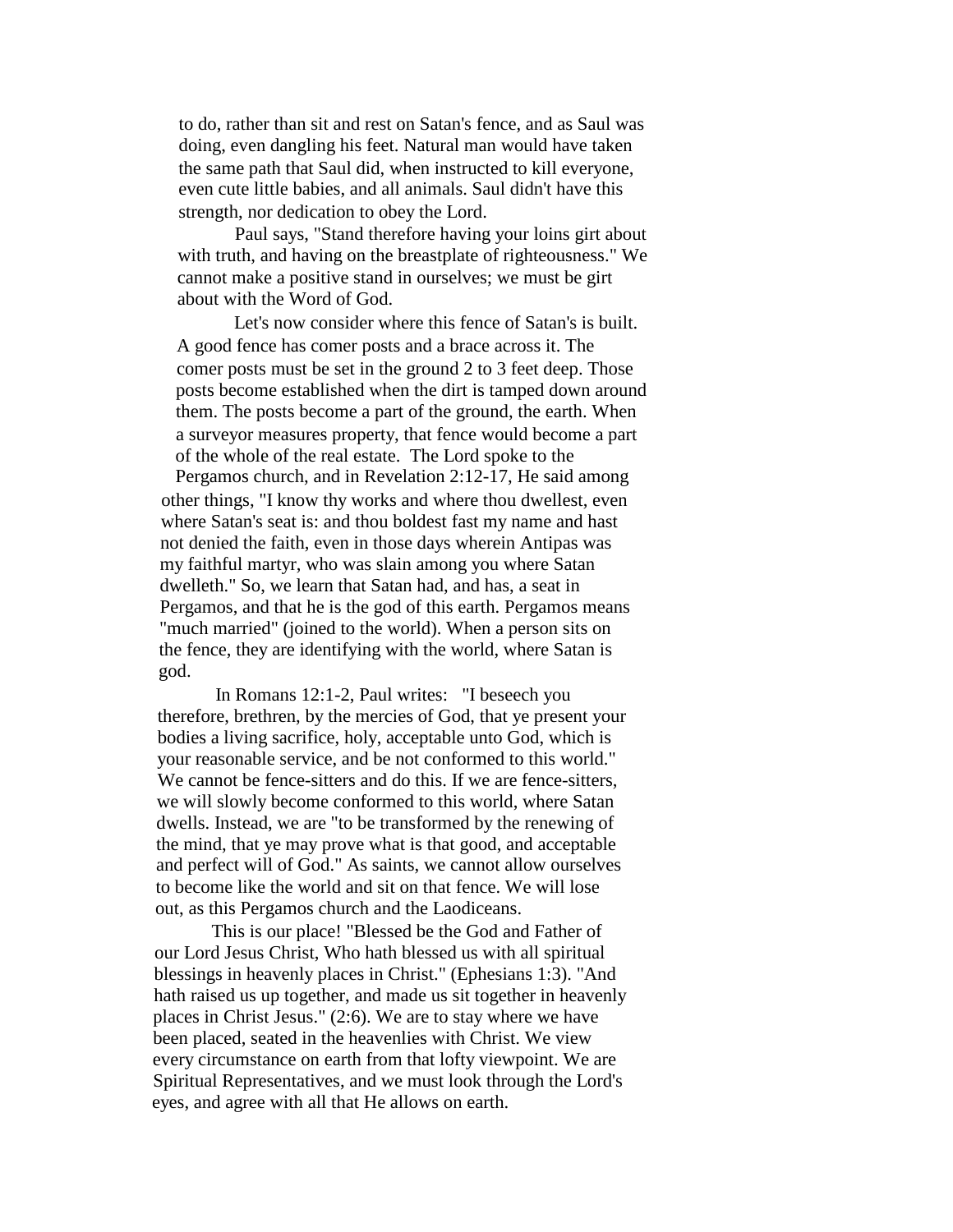A fence does not become an actual barrier until the posts are connected. They are either connected by barbed wire or perhaps an electric wire. The wire is clipped to the posts that have been pounded into the ground. A natural fence is interesting to watch, being built, with the posts established in the ground. They actually become a part of the earth, but we do not want to be established here in a spiritual sense.

Let's consider different types offences: A barbed wire fence will inflict pain to the one who attempts to sit on it, to which I can attest to. If a person sits on such a fence, his flesh

will be cut and torn, and can cause infection. When building a fence, the builder should wear long sleeves and a good pair of leather gloves. When dealing with someone of this world, we had better have our "leather gloves" and "long sleeves" of the Word, or we will be injured. Many believers have taken a seat on the fence, have been injured, and have fallen away. We are warned in II Thessalonians 2:1-7 that many believers will fall away before the coming of the Lord. He says, "Let no man deceive you by any means; for that day shall not come, except there come a falling away first, and that man of sin be revealed, the son of perdition; who opposeth and exalteth himself above all that is called God." Many believers are taking their place on the fence because they are not willing to endure the fiery trials.

Electric Fence. We built one of these around our corn field and maintained it. Such a fence is not to be fooled with, as a shock from it can render a person senseless. It literally bites whatever it touches as long as it is grounded, or touching the earth. When a believer is connected with earthly things, his conscience becomes seared and rendered insensitive to the voice of the Lord. "Now the Holy Spirit speaketh expressly, that in the latter times some shall depart from the faith, giving heed to seducing spirits, and doctrines of devils; speaking lies in hypocrisy, having their conscience seared with a hot iron"— II Timothy 4:1-2. The conscience would be rendered insensitive by the constant biting effect of this particular type of the devil's fence. This is what would happen literally if a person sat on an electric fence.

Bramble Fence. These are bushes with thorns on them, which can entangle the victim who is curious. A believer can allow himself to become dissatisfied in the place the Lord has put him, if he allows the enemy to get his eyes on worldly things, including churches. Paul states: "Stand fast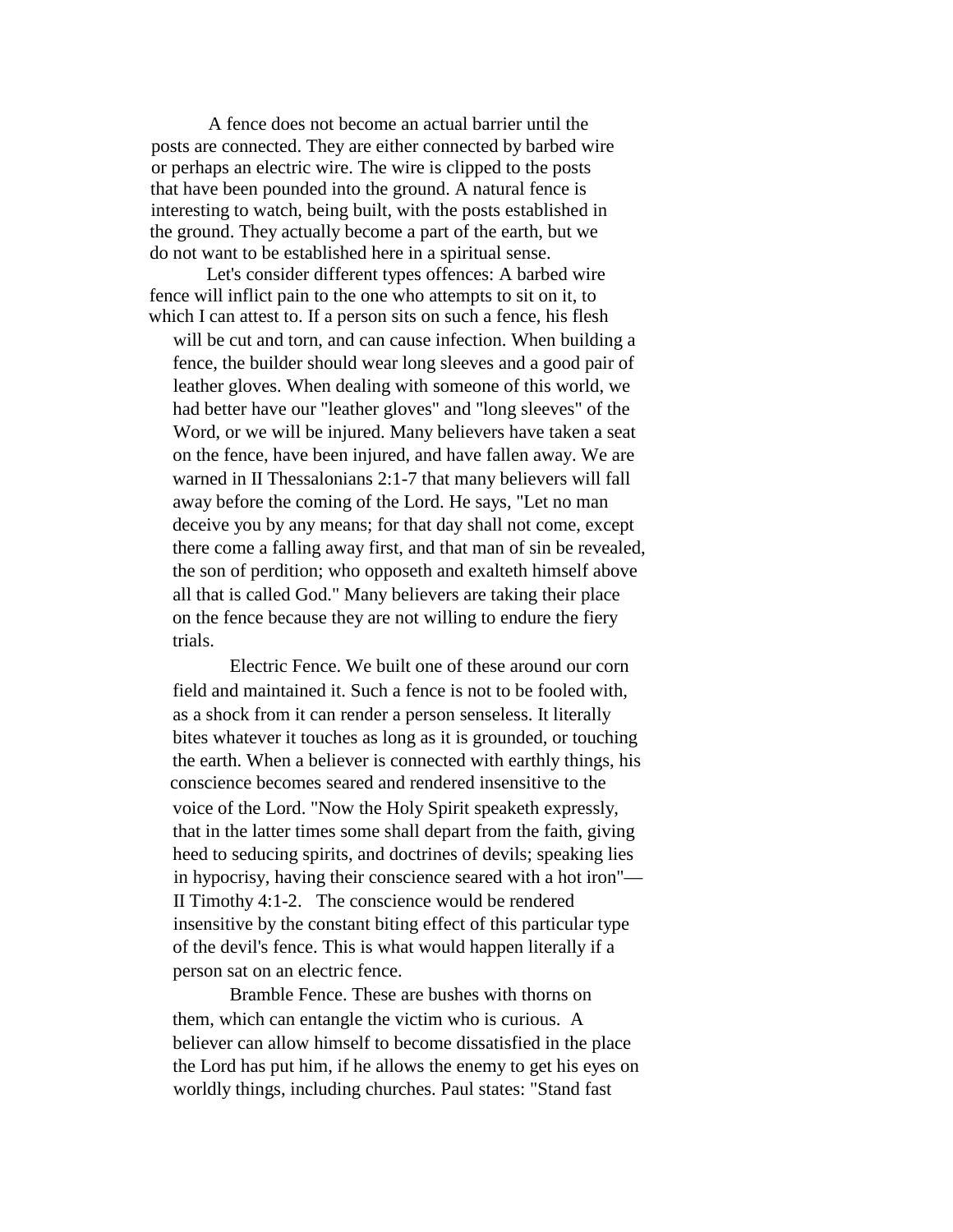therefore in the liberty wherewith Christ has made us free and be not entangled (or, ensnared) with the yoke of bondage" (Galatians 5:1). This happens when one turns from the Truth; they become trapped by error.

Fences set boundaries, such as pastures from cropland. They are also used for protection, keeping flocks from dangers. They are not built to sit on. This is illustrated in the life of Job. Read 1:6-12. The Lord spoke to Satan: "Hast thou considered my servant Job, that there is none like him in the earth, a perfect and an upright man?" Then Satan answered the Lord and said, "Doth Job fear God for nought? Hast not thou made an hedge about him and about his house and about all that he hath on every side?" God had put a hedge around Job, not because of his many possessions, but because of his Godly life. A hedge means "shut in." This was a fence of protection. He was a God-fearing man. Notice his words after he had lost all his possessions and children and families: "Then Job arose and rent his mantle and shaved his head, and fell down upon the ground and worshipped, and said. Naked came I out of my mother's womb and naked shall I return thither; the Lord gave and the Lord hath taken away; blessed by the Name of the Lord. In all this Job sinned not, nor charged God foolishly" (1:20). Job was looking through God's eyes, and he was accepting everything from His Hand.

The last fact we want to note is that fences separate. God has done this from the very beginning of creation - Genesis 1. He first separated light from darkness, and when He separates. He does not intend for that separation to become mixed. Jesus spoke of a definite separation in John 3:3-6. "Except a man be bom again, he cannot see the Kingdom of God . . . Except a man be bom of water and of the Spirit, he cannot enter the Kingdom of God. That which is bom of the flesh is flesh, and that which is bom of the Spirit is spirit." Jesus separated flesh from spirit, and they can never be mixed.

There is another kind of separation in Romans 1:1. "Paul, a servant of Jesus Christ, called an apostle, separated unto the Gospel of God." This means to "set off by a boundary, to determine a limit." Paul was permanently separated unto the Gospel of Grace, and he never went back to the Law. The word, "sanctified," also means separated. "And now, brethren, I commend you to God, and the Word of His Grace, which is able to build you up and to give you an inheritance among all them which are sanctified (or, separated)" (Acts 20:32).

As we walk with the Lord in obedience to His Word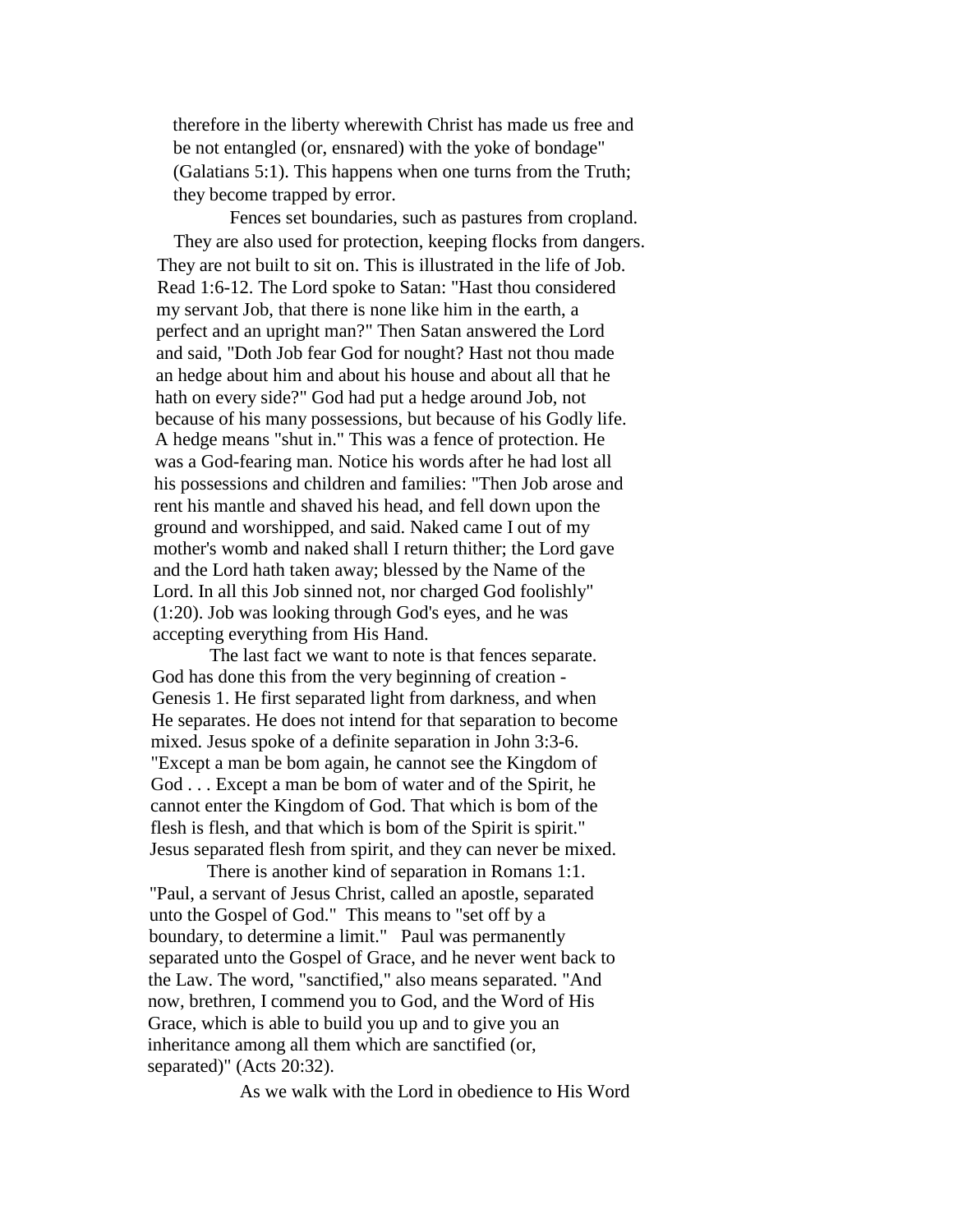we are set apart. We cannot be like the world, as much as we may try to be at times. We are a part of God's Family. He has set boundaries, and as we walk with the Lord, we stay within those boundaries, a fence for our protection. It is when we begin to look through that fence at what's on the other side that we fail to obey His Word. We begin to fail when we sit on the fence, because inevitably we will soon be on the other side Cattle may have plenty of grass in the pasture where they are confined, but they always try to reach through the fence for what's on the other side.

By God's Grace, let us never allow the enemy to say "Oh, it's O.K. to sit on the fence." The Lord wants us on one side or the other. Satan is an all-out loser, and we don't want to be identified with him. We are kings and priests unto God. As with the Laodicean church, who is going to have preeminence in our lives, the Spirit of the flesh. We need to ask ourselves which side of the fence we want to be?

- Christian Grace Chapel, Alien, Kansas

\*\*\*\*\*\*\*\*\*\*\*\*\*\*\*

### A REMINDER, AND A CORRECTION

Lessons on Hosea, given by Faith Evans Vieta are now in book form. Write to her for a copy at:

## 3031 Road"L" Alien, KS 66833-9321

\*\*\*\*\*\*\*\*\*\*\*\*\*\*\*\*\*\*\*\*\*\*\*\*\*

\* Satan is the "father of lies," and as such he will always condemn and accuse, indicting and plundering the children of God. The Holy Spirit is the Spirit of Truth; He will always convict and encourage, commending us to the loving care and correction of our Heavenly Father.

Lord, may our hands always open to the poor; our arms reach out to embrace the brokenhearted, and may our hearts never cease to cry out with compassion for the lost.

-- David Albrecht

### COFFEE CUPS

A group of alumni, highly established in their careers, got together to visit their old university professor. Conversation soon turned into complaints about stress in work, and life. Offering his guests coffee, the professor went into the kitchen and returned with a large pot of coffee and an assortment of cups - porcelain, plastic, glass, crystal, some plain looking, some expensive, some exquisite, and told them the help themselves to the coffee.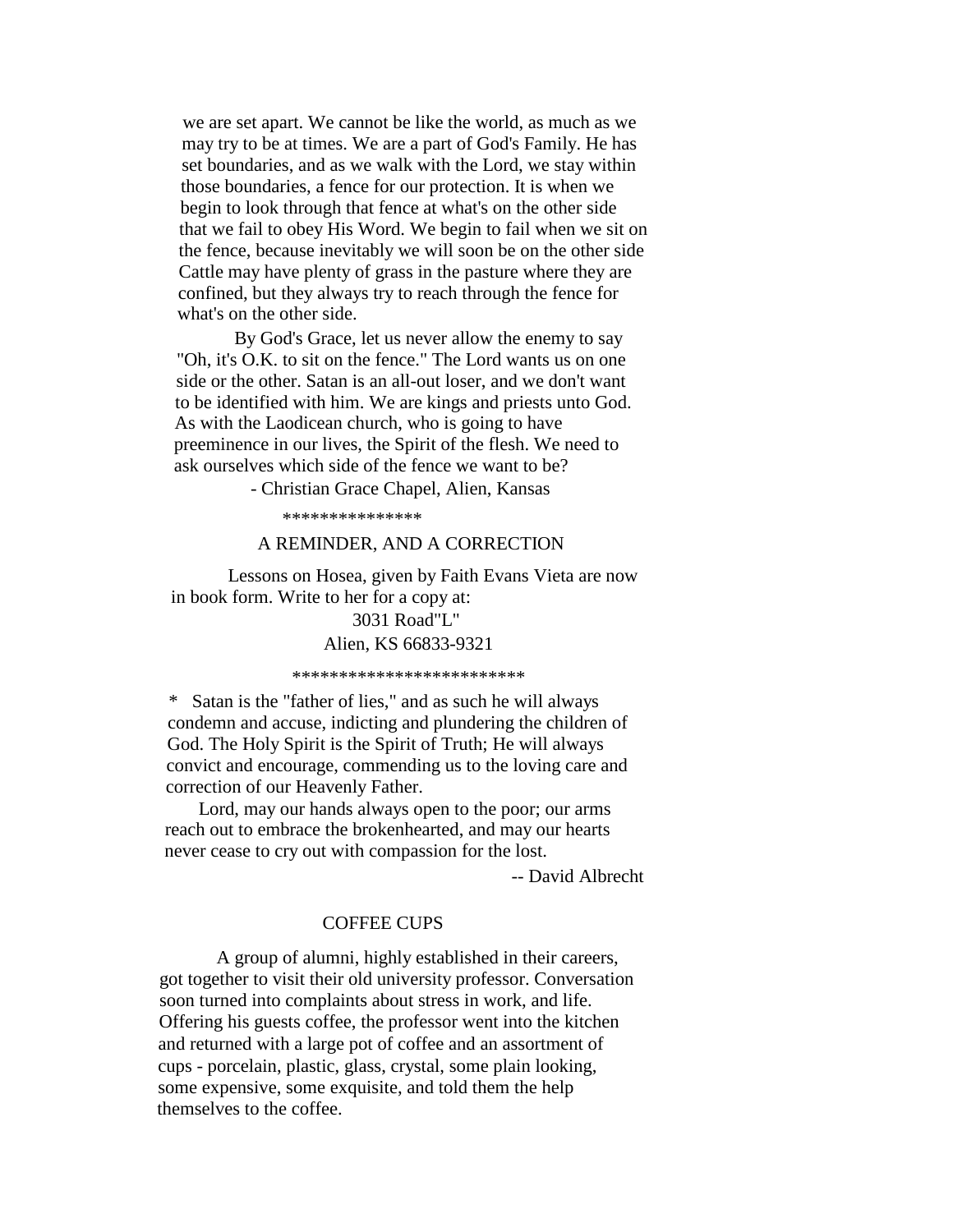When all the students had a cup of coffee in hand, the professor said: "If you noticed, all the nice-looking, expensive cups were taken, leaving behind the plain and cheap ones. While it is normal to want only the best for ourselves, that is the source of our problems and stress. Be assured that the cup itself adds no quality to the coffee. In most cases, it is just more expensive, and in some cases, even hides what we drink. What all of you really wanted was coffee, not the cup, but you consciously went for the best cups, and then you began eyeing each other's cup.

Now, consider this. Life is the coffee - the jobs, money, and position in society are the cups. They are just receptacles that hold and contain life, and the type of cup we have does not define, nor change the quality of life we live. Sometimes, by concentrating only on the cup, we fail to enjoy the coffee God has provided for us. God brews the 'coffee,' not the cups. Enjoy your coffee! The happiest people don't have the best of everything; they just make the best of everything.

Live simply. Love generously. Care deeply. Speak kindly. Leave the rest with God. You are the miracle, my friend. Your life either shines a light, or casts a shadow. Have a wonderful day!!"

#### \*\*\*\*\*\*\*\*\*\*\*\*\*\*\*\*\*\*\*\*\*\*\*\*\*\*\*\*\*\*\*\*\*

\* God's love can seem harsh until we view it from hindsight. \* Only Christ the Living Bread can satisfy our spiritual hunger. CHURCH HYMNS

| Dentist's hymn   Crown Him with Many Crowns              |
|----------------------------------------------------------|
| Weatherman's hymn  There shall be showers of blessing    |
| Contractor's hymn  The Church's one foundation           |
|                                                          |
| Golfer's hymn  There is a green hill far away            |
| Politician's hymn  .Standing on the Promises             |
| Optometrist's hymn   Open my eyes that I might see       |
|                                                          |
|                                                          |
|                                                          |
| Shopper's hymn  Sweet by and by                          |
| Realtor's hymn  I've got a mansion just over the hilltop |
| Baker's hymn  I need thee every hour                     |

\*\*\*\*\*\*\*\*\*\*\*\*\*\*\*\*\*\*\*\*\*\*\*\*\*\*\*\*\*\*\*\*\*

### FOR THOSE WHO SPEED ON THE HIGHWAY

45 mph .............. .God will take care of you